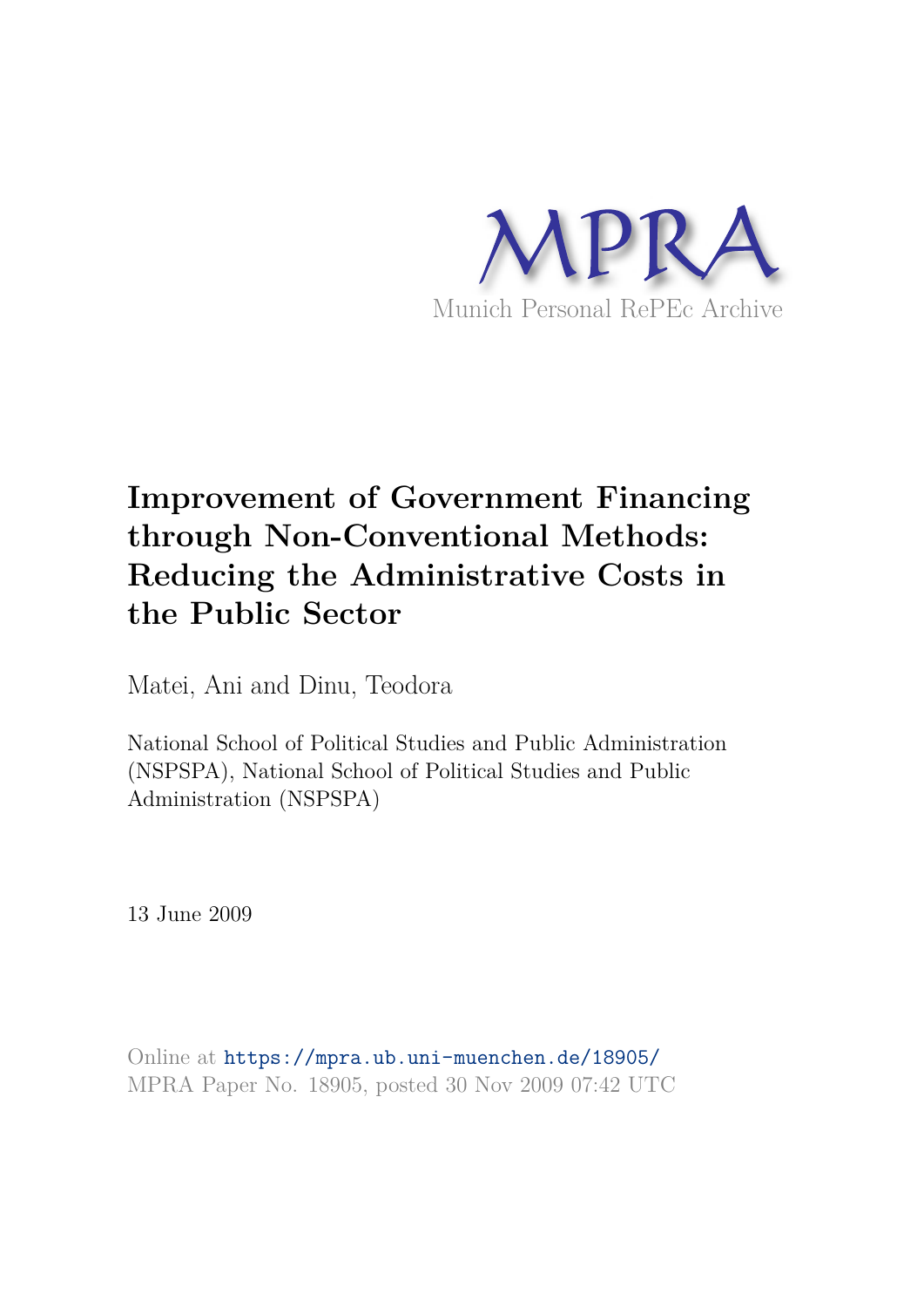**Improvement of government financing through non-conventional methods: reducing the administrative costs in the public sector**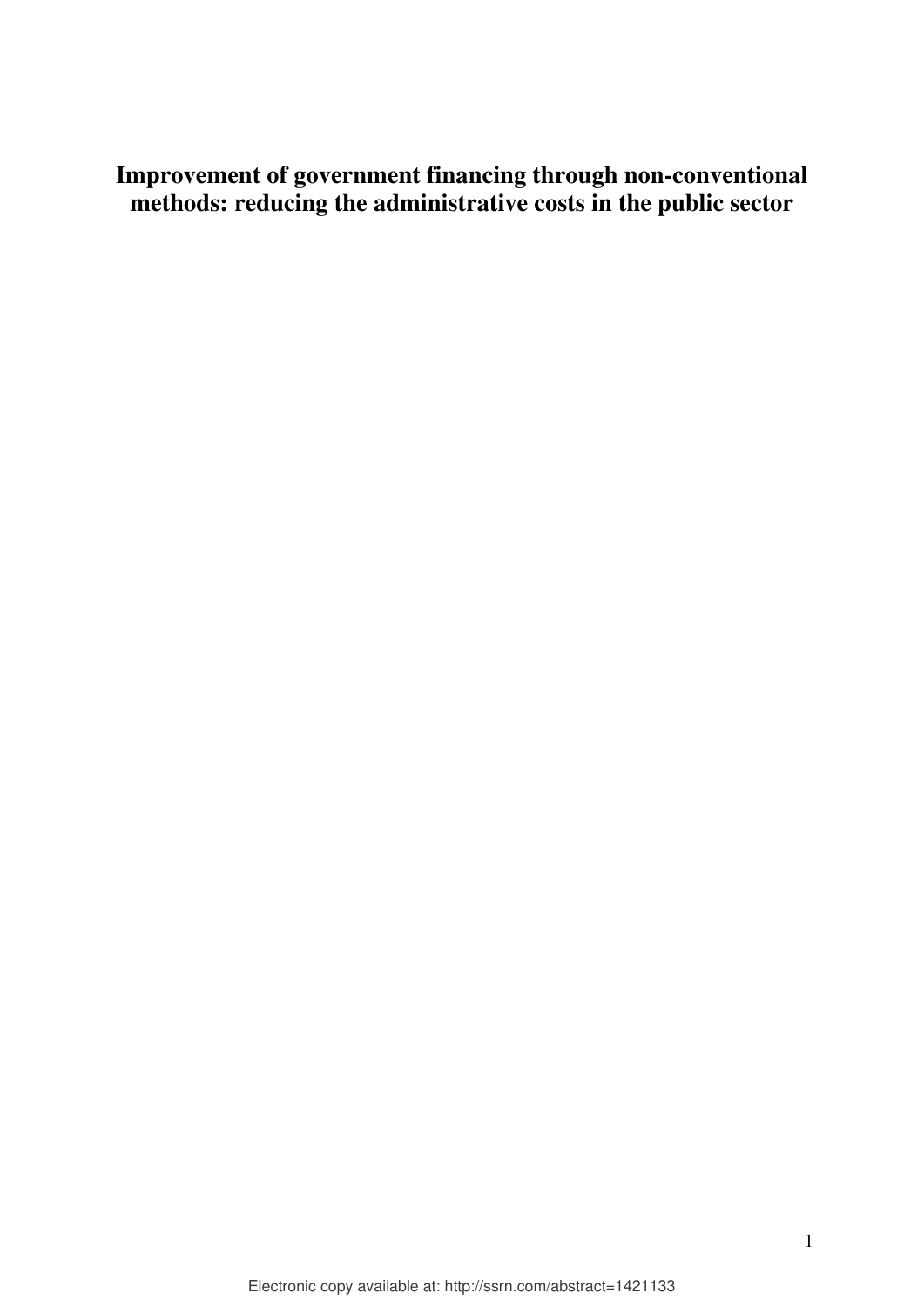#### **Introduction**

Financing the economic and social activities on a central or local governance level is mainly performed through public budgets. The public budget, no matter the level at which it is constituted, becomes a tool of economic and social policy with multiple attributes, the most important one being the balance between two components: revenues and expenditures. The conceptual essence of a public budget begins with unanimously accepted considerations according to which the public budget, as part of the public economy, is a mean to satisfying the collective needs and, as a consequence, "cannot leave the needs unsatisfied, by lacking sufficient provisions, but it also cannot forecasts more revenues than it is necessary to cover the collective needs, because the goods storage is not the foremost goal".<sup>1</sup>

In this context, the efficiency and the effectiveness of applying the economic and social policies become fundamental principles of public budget execution. Accomplishing these principles enforces a flexible construction of the public budget that would allow resources to be reallocated during and in between budgetary rubrics. The flexibility can lead to a better financial administration if it is accompanied by financial policies and proper application mechanisms through which the resources with an improper final destination could be discharged and reallocated. At the same time, the considered financial policies also contain or must also contain mechanisms for supplementing the public budget revenues. In this framework, we are introducing the present paper's demarche, i.e. identifying the policies and strategies for reducing the administrative costs thus improving the financing of the governmental policies.

#### **Chapter I. Reducing the administrative costs: programs and mechanisms**

#### **I.1. The general conceptual framework**

<u>.</u>

For the public sector the field literature reveals a certain specificity regarding the expenditures' efficiency. Thereby, Stiglitz (2000) presents explanations of inefficiency in the public sector,<sup>2</sup> that refer to the organisational and individual differences, among which: the role of political concerns, absence of competition, absence of incentive pay, difficulty of firing reduces incentives, as well as the pursuit of bureaucratic objectives – maximising the size of organisation. Similar analyses can be found in Bailey (2002), Connolly and Munro (1999) or Matei (2003). With regard to the structure of the governmental expenditures, for the OECD countries, for example, this comprises: government consumption (20-25%), transfer payments (15-18%), subsidies (2-4%), interest paid (7-8%) and capital expenditure (2-4%). By analysing the weight of the public expenditures in the GDP, Connolly and Munro (1999) reconfirm their growth tendency in accordance with Wagner's Law, as well as in the theories regarding "fiscal illusion" or Baumol Effect.<sup>3</sup> For Romania, Andrei, Matei, Stancu and Andrei (2009) test the validity of Wagner's Law for the aggregated governmental expenditures, the average elasticity being non-linear and top-heavy.

<sup>&</sup>lt;sup>1</sup> Matei, A., (2003), "Economie Publică. Analiza economică a deciziilor publice", Economica Publishing House, Bucharest, Romania, pp. 18.

<sup>2</sup> Stiglitz, J., (2000), "Economics of the Public Sector", third edition, W.W. Norton & Company, New York/ London, pp. 205.

<sup>&</sup>lt;sup>3</sup> Connolly, S., Munro, A., (1999), "Economics of the Public Sector", Prentice Hall Europe, p. 14-15. See also Andrei, Matei, Stancu and Andrei (2009), chapter X.6., pp. 320-330.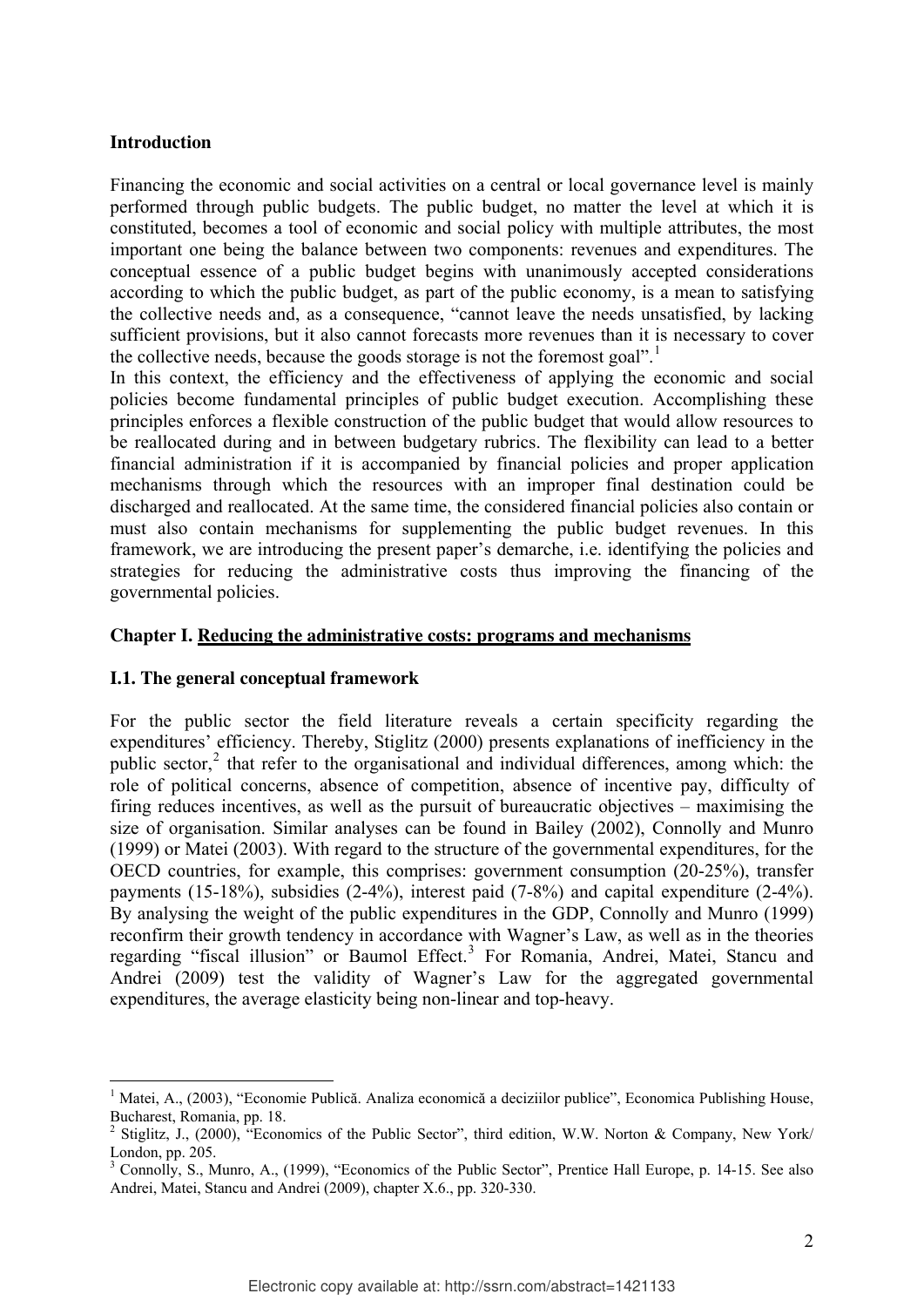Public expenditure represents "the ensemble of annual expenditure with public nature of a country, financed on the basis of public budgetary resources".<sup>4</sup> In fact, public expenditure reflects the political choices of the Government, representing costs of the elements of economic policy aiming to deliver public goods. These costs relate to delivering goods through the budget of the public sector or represent expenditure in the private sector, induced by regulations and laws made by the public sector.

What we called in the introduction the administrative burden of private companies can be framed in this second category of expenditure. The costs from the first category are in fact public expenditure, as such, of which a part represents the costs of bureaucracy in any public administration. In an extended meaning for the administrative burden, the costs of bureaucracy are in this category for a public administration.

In the structure of the national or local budgets we find:

- *Exhaustive public expenditure* focused on procurement of goods and services (for example: labour, consumables) and capital goods (for example: investments of the public sector in streets, schools, hospitals);
- *Transfer public expenditure*, such as public expenditure for pensions, subsidies, interests, unemployment allowances.

In the general context of the public expenditures there are introduced and used a series of concepts important for the analysis we are carrying. Thus, in accordance with the International Standard Cost Model Manual and the EU Standard Cost Model Methodology (EU SCM) we will have: $5$ 

- **Compliance costs** are all the costs of complying with regulation, with the exception of direct financial costs and long term structural consequences. In the context of the Standard Cost Model, these can be divided into 'substantive compliance costs' and 'administrative costs'.
- **Administrative costs (AC)** are defined as the costs incurred by enterprises, the voluntary sector, public authorities and citizens in meeting legal obligations to provide information on their action or production, either to public authorities or to private parties. The SCM defines administrative costs as the costs of administrative activities that businesses are required to conduct in order to comply with the information obligations that are imposed through regulation.<sup>6</sup>
- **Information** is to be explained in a broad sense, i.e. including costs of labelling. reporting, monitoring and assessment needed to provide the information and registration. In some cases, the information has to be transferred to public authorities or private parties. In others, it only has to be available for inspection or supply on request.
- An important **distinction** must be made between *information that would be collected by businesses even in the absence of the legislation* and *information that would not be collected without the legal provisions*. The costs induced by the latter are called **administrative burdens (AB)**. Some of the administrative burdens are necessary if the underlying objectives of the legislation and prescribed level of protection defined in the Treaties are to be met effectively; for instance where information is needed to

-

<sup>&</sup>lt;sup>4</sup> Dobrotă, N., (coord.), (1999), "Dicționar de economie", Economica Publishing House, Bucharest, Romania, pp. 98.

<sup>5</sup> *EU model – manual*, March 2006, p. 1

<sup>(</sup>http://ec.europa.eu/governance/impact/docs/sec\_2005\_0791\_anx\_10\_en.pdf); *International Standard Cost Model Manual – measuring and reducing administrative burdens for businesses*, October 2005, p. 7 (http://www.oecd.org/dataoecd/32/54/34227698.pdf).

 $6$  "Estimate of Victoria's Administrative Burden", A DTF internal working paper, Department of Treasury  $\&$ Finance, August 2007, p. 4.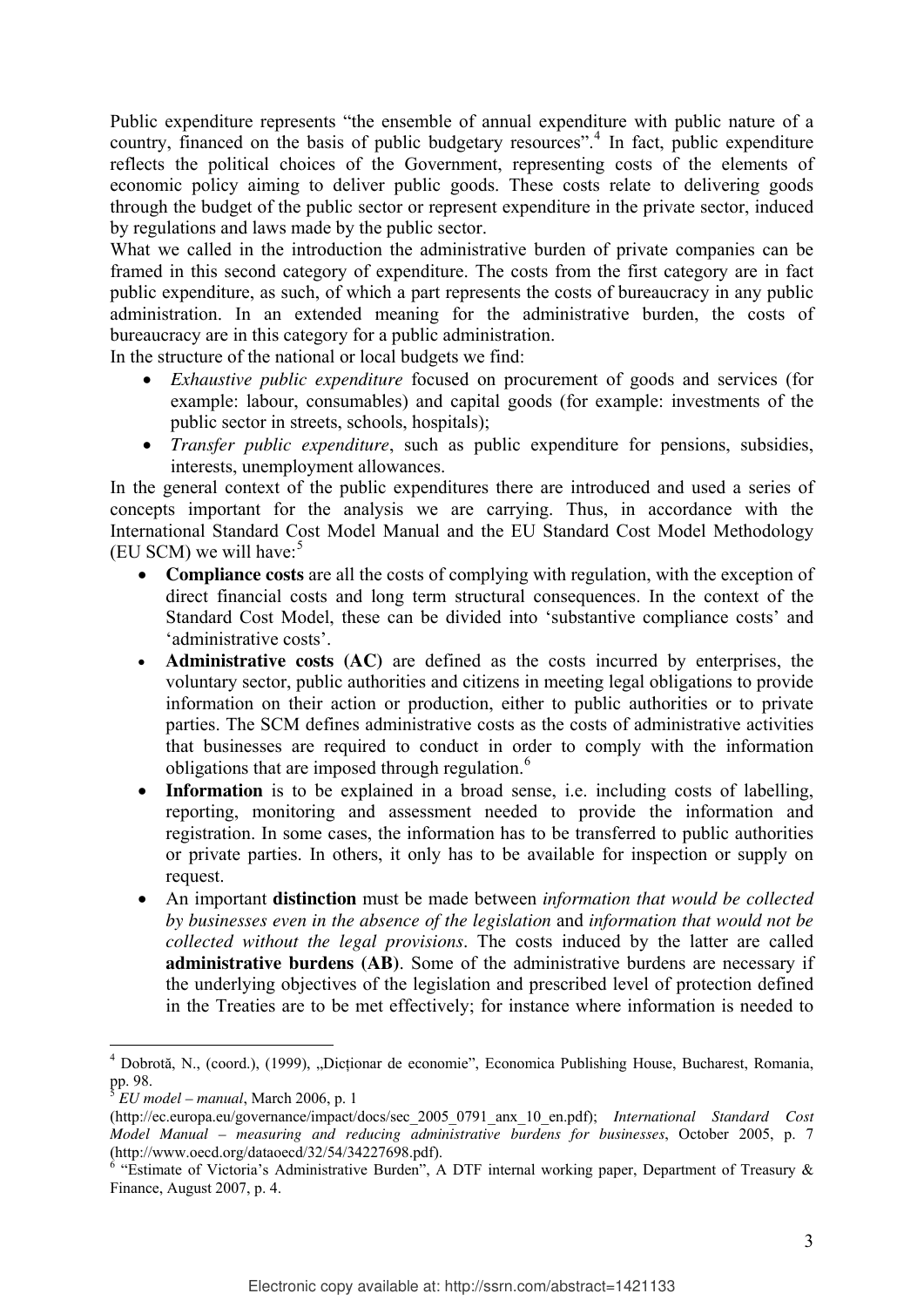make markets transparent. But there are also many cases where burdens can be streamlined and reduced without affecting the underlying objectives as such – the latter burdens are clearly unnecessary. The **administrative burdens** are that part of the administrative costs which are only incurred as a result of the regulations. Such costs are called *incremental costs* because, in the absence of regulation, they would not be incurred. Conversely, the *business as usual (BAU) costs* are the costs of the activities which businesses would continue to carry out even if the regulatory requirement were removed.

$$
[Administrative Cost] = [Business as Usual Costs] + [Administrative Burden] (I.I.)
$$

# $Or, AC = BAU + AB$ .

*BAU costs* are not considered in a baseline measurement because the reductions in regulatory requirements that are considered businesses' usual activities will not result in actual reductions in business costs because businesses will continue to incur the costs to meet their own needs. Reducing the costs for business requires that the focus be on administrative burden.

*Third-party information obligation costs* arise from regulation requiring business to provide information to third parties, such as employees or consumers. The Netherlands and Denmark included third-party information obligation costs in their SCM baseline measurement. However, the UK Standard Cost Model Manual<sup>7</sup> states that third-party costs are excluded from the baseline.

# **I.2. EU Policies and Programs for reducing the administrative costs**

# **I.2.1. Better Regulation Program**

**Regulation**, a phenomenon happening at local, national or international level, is a mean to answer the challenges triggered by the free movement of goods, services, people and capital, serving several purposes: to protect health by ensuring food safety, to protect the environment by setting air and water quality standards, to set rules for companies competing in the marketplace to create a level playing field.

The European Commission launched a '**Better Regulation**' programme 2002 to simplify and generally improve the regulatory environment. It is designed to cut **red tape**, improve the quality of regulation and design better laws for consumers and business alike.

The **Better Regulation programme** included a mix of different actions:

– introducing a system for assessing the impact and improving the design of major Commission proposals;

– implementing a programme of simplification of existing legislation;

– testing Commission proposals still being looked at by the Council of Ministers and the European Parliament, to see whether they should be withdrawn;

factoring consultation into all Commission initiatives;

– looking at alternatives to laws and regulations (such as self-regulation, or coregulation by the legislator and interested parties).

<sup>-</sup><sup>7</sup> Better Regulation Executive (2005), Measuring Administrative Costs: UK Standard Cost Model Manual, Version 1.01.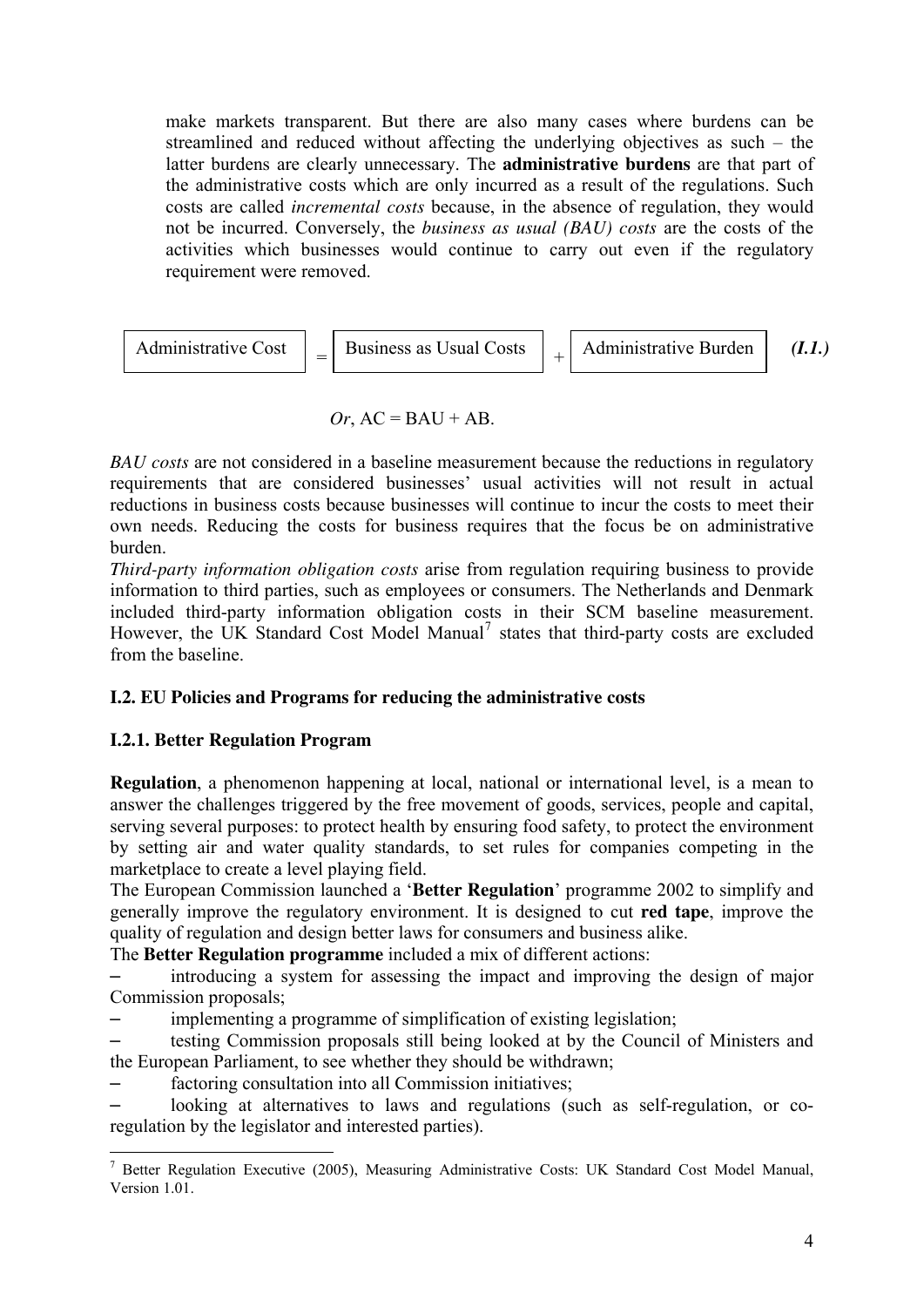The Commission's ongoing effort - to regulate better - results in examining administrative costs in specific policy areas. The EC set out a method for measuring administrative costs (the EU's net administrative cost model), inspired by best practice in Member States such as the Netherlands and the United Kingdom.

**Alternatives to regulation**, which can be more cost efficient and effective ways to address certain policy objectives than the classic legal tools:

– *Co-regulation* - entrusting the achievement of the goals set out in law, for example to the social partners or to non-governmental organisations;

– *Self-regulation* - voluntary agreements between private bodies to solve problems by taking commitments between themselves.

On **23 March 2005**, the European Council requested "the Commission and the Council to consider a common methodology for measuring administrative burdens with the aim of reaching an agreement by the end of 2005".

On **16 March 2005** the Commission's Communication on Better Regulation for Growth and Jobs in the European Union included, as a companion Staff Working Paper, a detailed outline of a possible "EU Net Administrative Cost Model"<sup>8</sup> based on the Standard Cost Model.<sup>9</sup>

The outline of an EU Net Administrative Cost Model was amended and refined through a pilot phase carried out from April to September 2005 that led the Commission to present a revised methodology, also called the "EU SCM".<sup>10</sup> The Commission listed a number of possible improvements to the EU SCM, while making clear that such optimisation was no precondition for its application. An operational manual for applying the model was included on **15 March 2006** in the Impact Assessment guidelines<sup>11</sup> and translated in all EU official languages to facilitate methodological convergence. The EU SCM has been applied in a number of published or upcoming Impact Assessments to ensure that any administrative burdens generated by new legislation are justified and minimised $^{12}$ .

## **I.2.2. Action Programme to Reduce the Administrative Burden**

In **November 2006**, the Commission proposed launching an ambitious **Action Programme to reduce the administrative burden** of existing regulation in the EU. As part of this, the Commission proposed that the 2007 Spring European Council fix a **reduction target** of 25 %,

<sup>&</sup>lt;sup>8</sup> European Commission, Staff Working Paper, Annex to the 2005 Communication on Better Regulation for Growth and Jobs in the European Union, Minimizing Administrative Costs Imposed by Legislation, Detailed Outline of a Possible EU Net Administrative Cost Model - SEC(2005) 175, 16.3.2005.

<sup>&</sup>lt;sup>9</sup> The use of the SCM has shown significant progress with regulatory reform in several Member States, and this Action Programmes clearly aims at building upon these experiences. The SCM is currently being used by 17 Member States and the OECD. http://www.administrative-burdens.com/

<sup>&</sup>lt;sup>10</sup> See Staff Working Document, *Developing an EU common methodology for assessing administrative costs imposed by EU legislation - Report on the Pilot Phase* (April– September 2005), SEC(2005) 1329, annexed to the Communication on a "EU common methodology for assessing administrative costs imposed by legislation" - COM(2005) 518, 21.10.2005.

<sup>&</sup>lt;sup>11</sup> See http://ec.europa.eu/governance/impact/docs\_en.htm.

<sup>&</sup>lt;sup>12</sup> Though they share a common methodology, the administrative burden reducing exercise is different from normal Impact Assessment practice. This administrative burden exercise aims to provide a comprehensive expost measurement of legislation in a policy area for all levels of legislation and then subsequent identification of reduction targets. Impact assessment, on the other hand, measures all the costs and benefits of available policy options, while the administrative burden methodology is only a partial measurement tool which is to be applied proportionately and used only in assessing ex-ante impacts of proposed changes of legislation (marginal approach).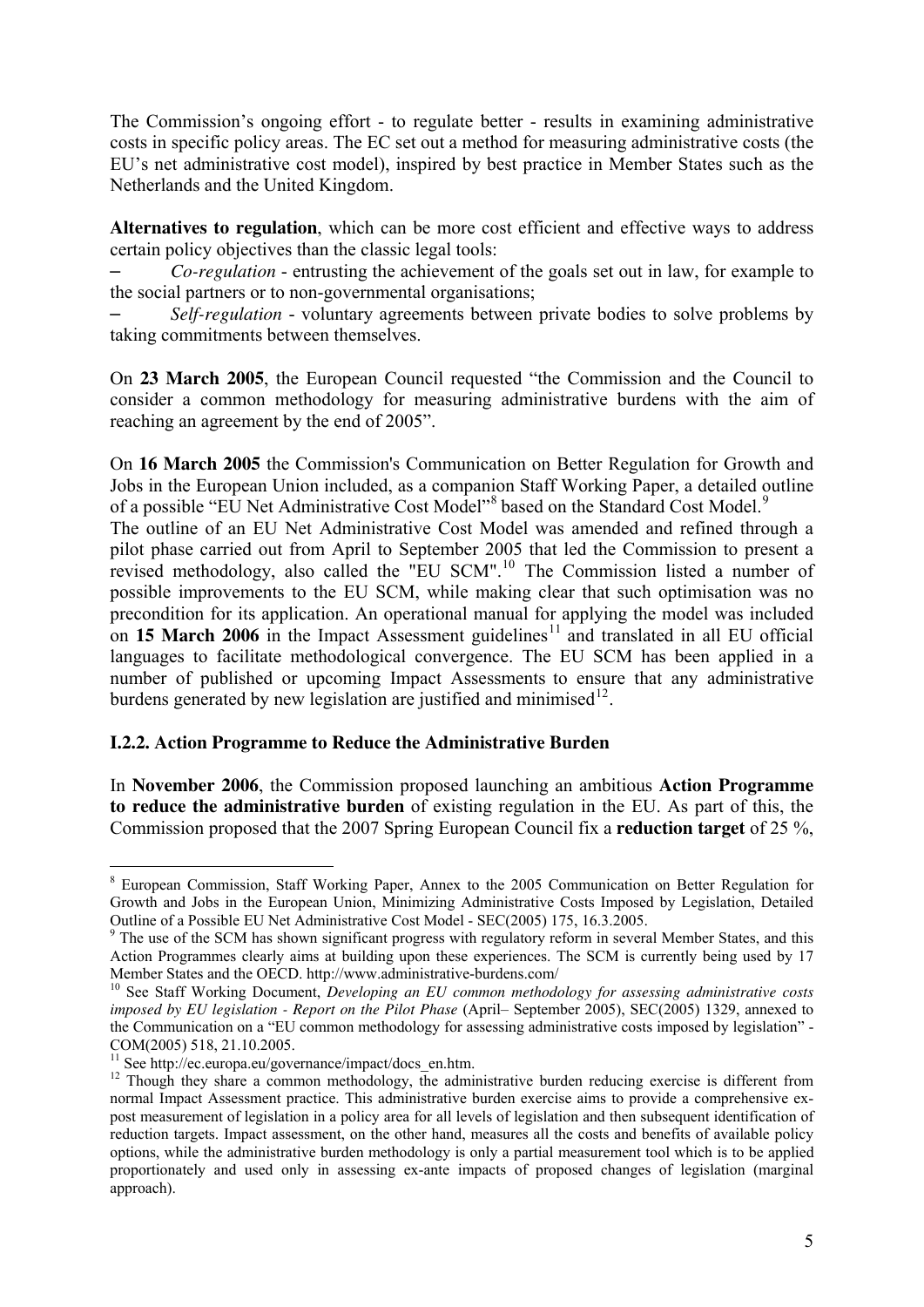to be achieved jointly by the EU and Member States by 2012. This underlines the Commission's commitment to Better Regulation as part of the "Growth and Jobs" strategy.

The joint target to reduce administrative burdens by 25 % in 2012 covers Community legislation as well as national regulatory measures. Achieving this objective could lead to an increase in the level of EU GDP of approximately 1.4% or  $\epsilon$  150 billion in the medium term. $^{13}$ 

This **Action Programme** does not refer to deregulation The Commission aims at suppressing the unnecessary burdens – triggered by the policy objectives' implementation - at all levels, as this is a shared responsibility of the Member States and the European Institutions. The programme aims at identifying, measuring and reducing the information obligations (IOs). It will measure administrative costs, take a judgement on which of these costs constitute unnecessary burdens and reduce unnecessary administrative burdens.

The pilot project and the national measurements carried out to date  $14$  have confirmed that the reduction of administrative burdens is a joint responsibility of the European Parliament, the Council, the Commission and the Member States.

By 2006, 17 Member States, decided to measure and reduce administrative burdens and other 2 are testing the methodology. The action programme would foresee that by 2009 all Member States would have completed the measurements of IOs in the key national and regional priority areas. Member States and the Commission will also need to agree on the 'across the board' baseline measurement in priority areas and reduction targets, shared between the Community and the Member States in function of the **origins of administrative burdens**. Following discussions and consultation on the Working Document of  $14$  November<sup>15</sup>, the Commission has identified the following priority areas concerning Community legislation which should be addressed:

- 1. Company law
- 2. Pharmaceutical legislation
- 3. Working environment/employment relations
- 4. Tax law (VAT)
- 5. Statistics
- 6. Agriculture and agricultural subsidises
- 7. Food safety
- 8. Transport
- 9. Fisheries
- 10. Financial services
- 11. Environment
- 12. Cohesion policy
- 13. Public procurement

The mentioned document also assesses the administrative costs of the EU Member States that vary between 6.8% (in GR, HU and RE (Baltic States, Malta and Cyprus)) and 1.5%(UK, FI or SE), the EU average being of  $3.5\%$  (the percentages refer to GDP).<sup>16</sup> The prospects of reducing with 25% the administrative costs will lead to a reduction of 1.3% of their weight in GDP, on average for EU.

<u>.</u>

<sup>&</sup>lt;sup>13</sup> Gelauff, G.M.M. and A.M. Lejour (2005). Five Lisbon highlights: The economic impact of reaching these targets. CPB Document 104. CPB, The Hague.

<sup>&</sup>lt;sup>14</sup> "Pilot project on administrative burdens", WIFO-CEPS, October 2006.

<sup>&</sup>lt;sup>15</sup>Commission working document COM(2006) 691: "Measuring administrative costs and reducing administrative burdens in the European Union".

 $16$  Idem, pp. 3.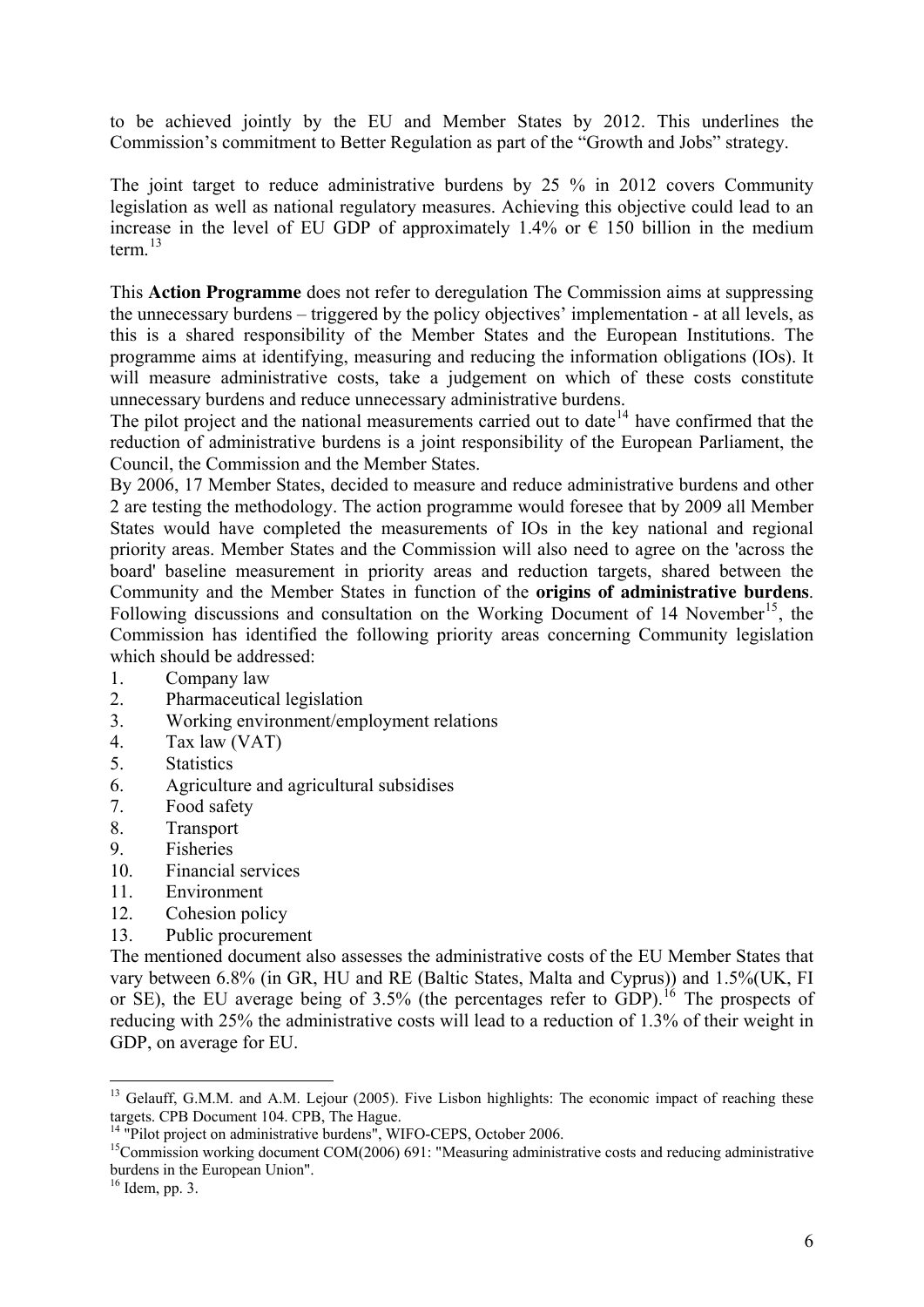# **Common Principles for Reducing Administrative Burdens:<sup>17</sup>**

- Reduce the frequency of reporting requirements to the minimum levels necessary to meet the substantive objectives of the legislation and align the frequency of reporting across different related pieces of legislation, where possible;
- Review whether the same information obligation is not requested several times through different channels and eliminate overlaps (e.g. a number of environmental information obligations are presently required by more than one piece of legislation);
- Require electronic and web-based reporting where paper based information gathering is presently required, using intelligent portals where possible;
- Introduce thresholds for information requirements, limiting them for small and medium sized companies wherever possible, or rely on sampling (it is well known that SMEs suffer particularly strongly from administrative burdens – data collection for information purposes should take this into account);
- Consider substituting information requirements on all businesses in a sector by a risk based approach – targeting information requirements on those operators that perform the highest risk activities;
- Reduce or eliminate information requirements where these relate to substantive requirements that have been dropped or modified since the information requirement was adopted (e.g. there are still information obligations in road transport dating back to the time that permits were required to carry out international transport);
- Provide official clarification of complex pieces of legislation that may either slow down business activities, or require acquiring legal expertise.

<u>.</u>

 $17$  Idem, chapter 5, p. 13-14.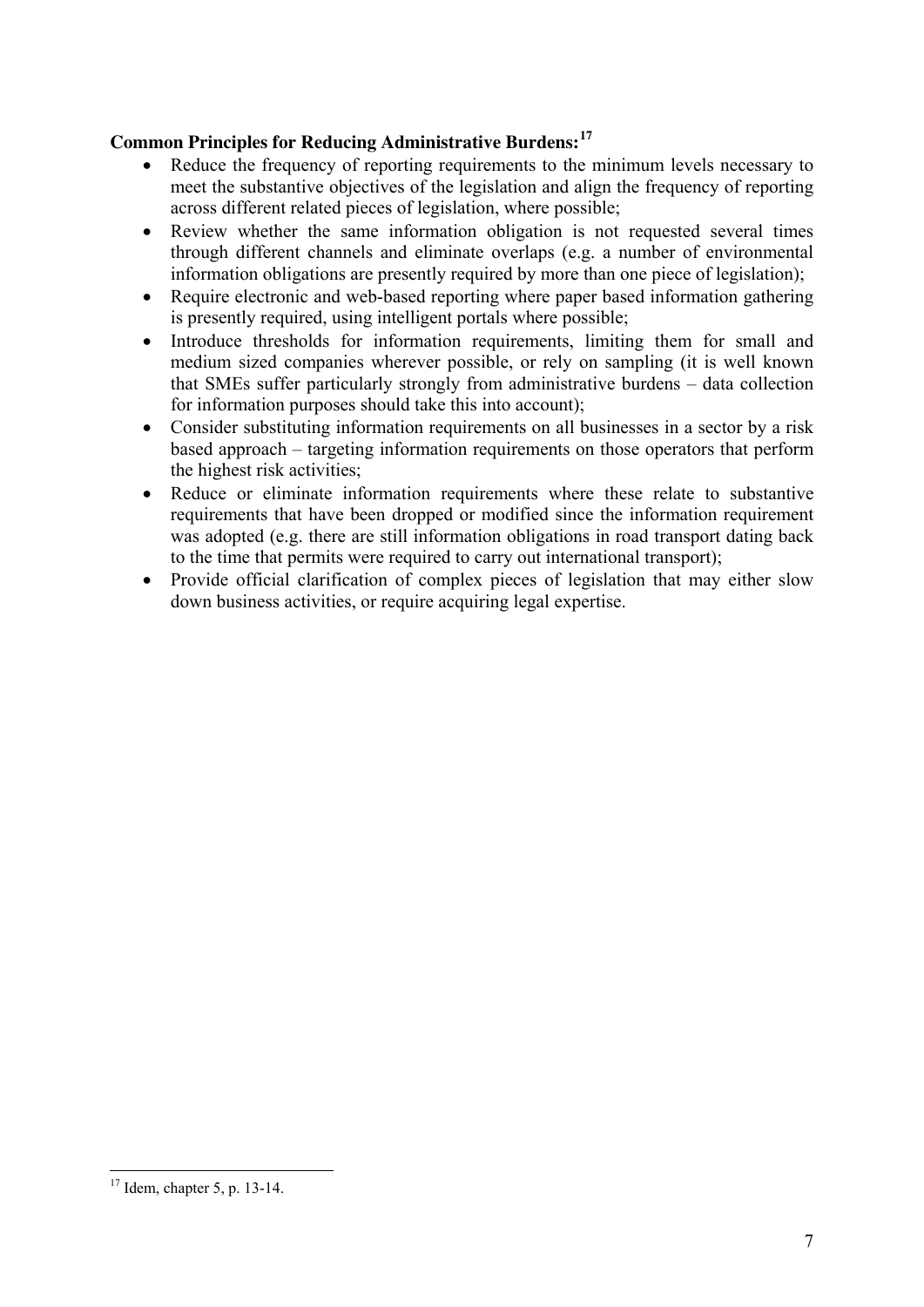# **Programme for reduction of administrative burdens:<sup>18</sup>**

| 2006                                                                                                                                                                                             | 2007                                                                                                                     |                                                                                                  |                                                  | 2008           |                                                                                                      | 2009                                                                                                        |                                     | 2010-2012                                                                         | 2012                                                                                                                  |                          |
|--------------------------------------------------------------------------------------------------------------------------------------------------------------------------------------------------|--------------------------------------------------------------------------------------------------------------------------|--------------------------------------------------------------------------------------------------|--------------------------------------------------|----------------|------------------------------------------------------------------------------------------------------|-------------------------------------------------------------------------------------------------------------|-------------------------------------|-----------------------------------------------------------------------------------|-----------------------------------------------------------------------------------------------------------------------|--------------------------|
|                                                                                                                                                                                                  | January                                                                                                                  | March                                                                                            | May                                              | October        | October                                                                                              | <b>December</b>                                                                                             | <b>Spring</b><br>Council            |                                                                                   |                                                                                                                       | <b>Spring</b><br>Council |
| 1. Community level<br><b>Pilot study</b><br>determined:<br>Priority areas (EU &<br>national)<br>Reach a<br>methodological<br>agreement<br><b>Strategic Review of</b><br><b>Better Regulation</b> | <b>Action Programme</b><br>on reducing AB<br>priority areas<br>low-hanging fruit<br>measurement<br>(what/who)<br>targets | <b>European Council</b><br>conclusions on<br><b>AB</b> action<br>programme<br>(political target) | Launch<br>measurement<br>and burden<br>reduction |                |                                                                                                      | <b>TARGETS</b><br>Commission<br>proposal for<br>targets and<br>action for<br>decision and<br>implementation | Programme                           | Adoption of specific<br>targets for AB<br>reduction following<br>report on Action | Continued<br>presentation<br>of legal<br>proposals to<br>reduce AB                                                    | End of<br>programme      |
| <b>Annual Progress</b><br>Report<br>Update project on AB                                                                                                                                         | <b>Action on burden</b><br>reduction                                                                                     |                                                                                                  |                                                  |                |                                                                                                      |                                                                                                             |                                     |                                                                                   |                                                                                                                       |                          |
| <b>Simplification</b><br>programme                                                                                                                                                               |                                                                                                                          |                                                                                                  |                                                  |                |                                                                                                      |                                                                                                             |                                     |                                                                                   |                                                                                                                       |                          |
| 2. Member States                                                                                                                                                                                 | Ongoing<br>measurement<br>exercise                                                                                       |                                                                                                  | Reporting in<br>Reports                          | Implementation | <b>Member States</b><br>to set national<br>targets and<br>continue to<br>report on<br>implementation |                                                                                                             | Continue to<br>report in<br>Reports | Implementation                                                                    | Agree on<br>reduction<br>proposals<br>and amend<br>national<br>legislation,<br>including<br>transposition<br>measures |                          |

 $\overline{a}$  $18$  Idem, chapter 6, pp. 15-16.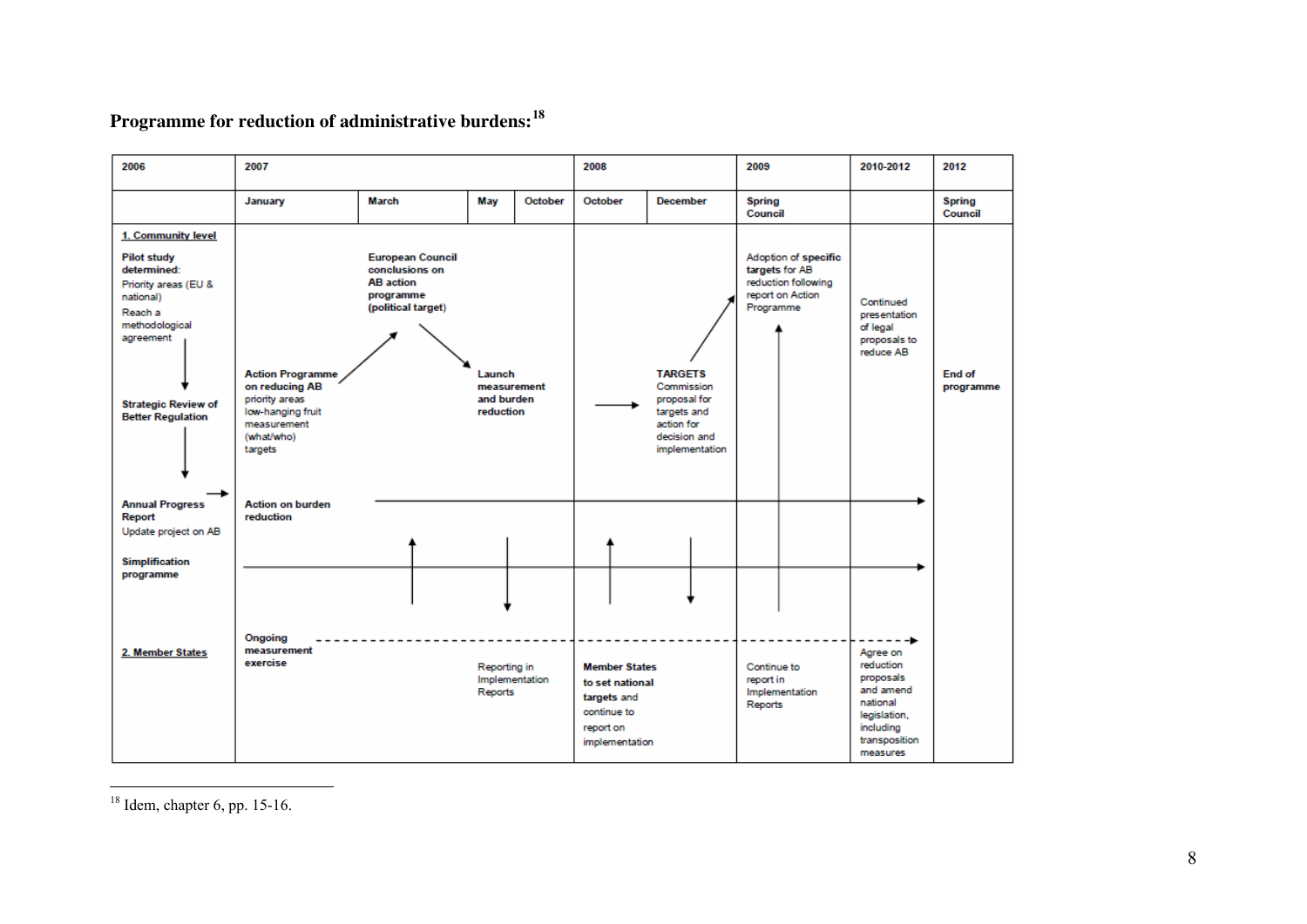# **I.3. OECD. The costs of regulation- financial and administrative<sup>19</sup>**

Regulation has a number of consequences for businesses. Administrative costs are only one type of costs that regulation can entail. The figure below illustrates the different types of costs that regulation can impose on businesses.



**Direct financial costs** are the result of a concrete and direct obligation to transfer a sum of money to the Government or the competent authority. These costs are therefore not related to a need for information on the part of the Government. Such costs include administrative charges, taxes, etc. For example, the fees for applying for a permit would be a financial cost of regulation.

**Compliance costs** are all the costs of complying with regulation, with the exception of direct financial costs and long term structural consequences. In the context of the Standard Cost Model, these can be divided into 'substantive compliance costs' and 'administrative costs'. Examples of **substantive compliance costs** include:

- 1. filters in accordance with environmental requirements;
- 2. physical facilities in compliance with working conditions' regulations.

Examples of **administrative costs** include:

- 1. documentation of the installation of a filter;
- 2. an annual report on working conditions.

**Administrative burdens** are the part of administrative costs that businesses sustain simply because it is a regulatory requirement. The administrative burdens are thus a subset of the administrative costs in that the administrative costs also encompass the administrative activities that the businesses will continue to conduct if the regulations were removed.

The **categories of administrative activities** that typically arise with any legislation, including tax laws, and that constitute the administrative burden of businesses and citizens, have been defined in the SCM as:

<sup>&</sup>lt;u>.</u> <sup>19</sup> OECD, Centre for Tax Policy And Administration, Forum on Tax Administration: Taxpayer Services Sub-Group, Information Note, *Programs to Reduce the Administrative Burden of Tax Regulations in Selected Countries*, 22 January 2008, p. 10.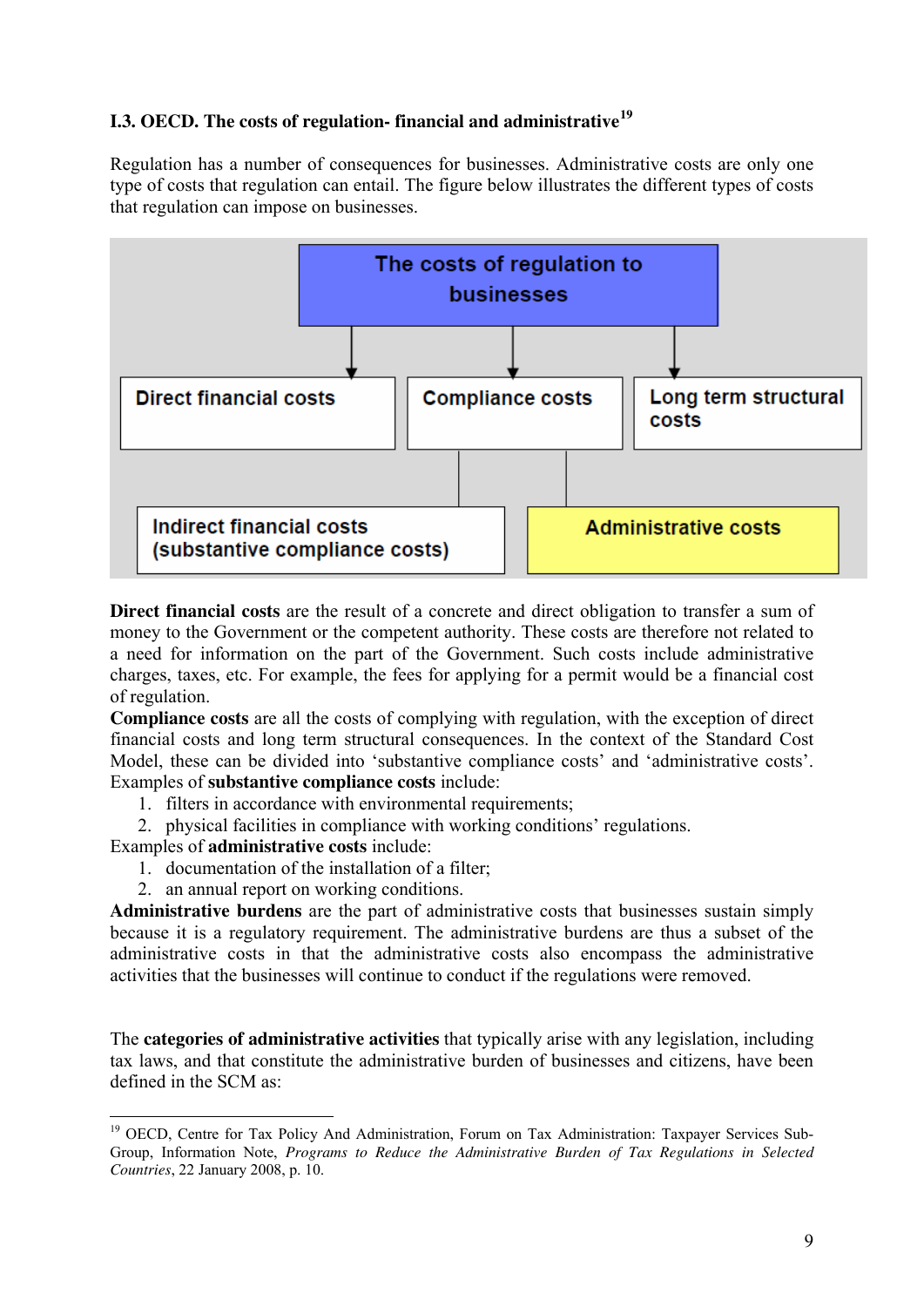- 1. **Familiarisation with the information obligation.** The resource consumption of businesses in connection with familiarising themselves with the rules for a given information obligation.
- 2. **Information retrieval.** Retrieving the relevant figures and information needed to comply with a given information obligation.
- 3. **Assessment.** Assessing which figures & information are necessary for the authorities to accept a report.
- 4. **Calculation.** Performing the relevant calculations needed for the public authorities to accept the report.
- 5. **Presentation of figures.** Presenting the calculated figures in tables or the like.
- 6. **Checking.** Checking the calculated figures, e.g. by reconciliation with other data.
- 7. **Correction.** If the business's own checks reveal errors in the calculations, corrections are made afterwards.
- 8. **Description.** Preparation of description, e.g. the directors' report in the Danish Financial Statements Act.
- 9. **Settlement/payment.** Payment of tax, charges or the like.
- 10. **Internal meetings.** Meeting held internally between the various personnel groups involved in complying with the information obligation.
- 11. **External meetings.** Meetings held in cases where compliance with the information obligation requires meetings with an auditor, lawyer or the like.
- 12. **Inspection by public authorities.** Businesses must assist external inspectors when they carry out their inspection at the business.
- 13. **Correction result from inspection by public authorities.** If the external inspection identifies faults/defects, corrections are made afterwards.
- 14. **Training, updating on statutory requirements.** Relevant employees must be kept up to date with rules that change frequently (at least once a year).
- 15. **Copying, distribution, filing, etc.** In some cases the report is copied, distributed and/or filed in order to comply with the information obligation. It may also be necessary to store the information obligation with a view to subsequent production in connection with an inspection.
- 16. **Reporting/submitting information.** In cases where compliance with an information obligation requires the submission of information on the business, the information must be sent to the relevant authority.

The **administrative burden on a business** resulting from the operation of tax regulations will be influenced by a number of factors:

1) the number of taxes it has to deal with;

2) the administrative design of those taxes;

3) the nature and size of its operations (including the size of its workforce);

4) the range of administrative activities it must undertake (as described above);

5) the degree of support received from the revenue body. It can decide to do all of the required administrative activities internally and/ or use external parties (e.g. payroll agencies and tax accountants) to help meet its tax obligations.

# **I.4. Standard Cost Model (SCM)**

SCM Network comprises for the time being over 19 states and organisations, and recently also Romania. In fact, for Romania, the "Strategy for better regulation at central government level, 2008 – 2013" comprises as priorities on medium term, "preliminary analysis of the issue of administrative burden, development of a general methodology to assess the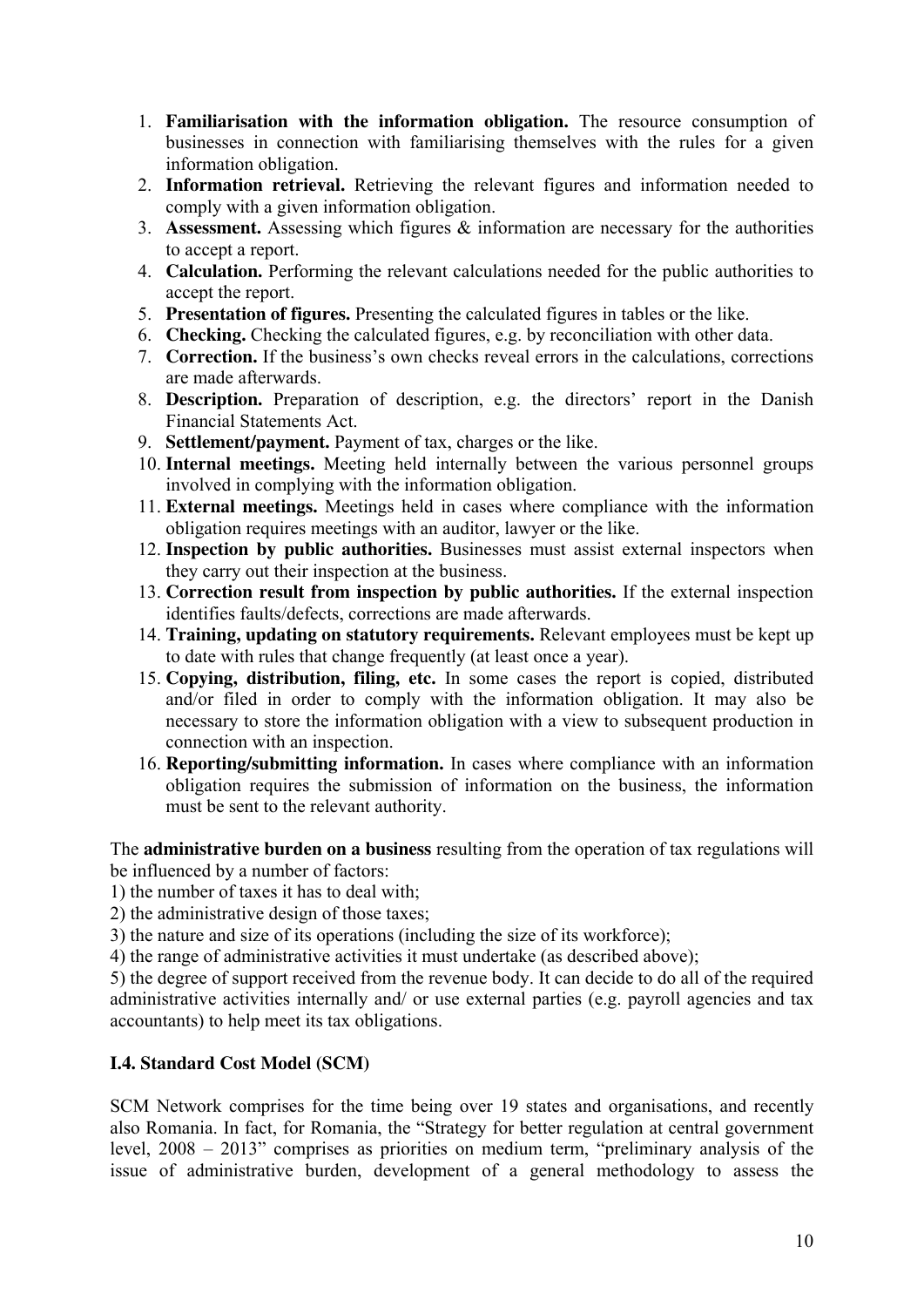administrative costs and to elaborate a concrete action plan in order to implement the Standard Administrative Cost Model".<sup>20</sup>

There are measurement/ estimating methodologies for quantifying the administrative burden imposed by tax regulations:

- $\rightarrow$  standard measurement methodology, such as what has become known as the Standard Cost Model (SCM), which consists of 4 stages:
	- o **Information obligations (IO)** for each tax are specified (IO are the obligations arising from regulation to provide information and data to the public sector or third parties. An IO does not necessarily mean that information has to be transferred to the public authority or private persons, but may include a duty to have information available for inspection or supply on request. A regulation may contain many IOs);
	- o The **data requirements** applicable to each information obligation are identified;
	- o The **administrative requirements** are established;
	- o **Cost parameters** (i.e. price, time and quantity) for each administrative activity are collected:
		- *Price* consists of a *tariff*, wage costs plus *overhead* for administrative activities done internally or hourly cost for external service providers;
		- **Time**, the amount of time required to complete the administrative activity.;
		- *Quantity* comprises of the size of the *population* of businesses affected and the *frequency* that the activity must be completed each year;

## **SCM formula:**

*Cost per administrative activity (or per data requirement) = Price x Time x Quantity (population x frequency).* 

 $\rightarrow$  tailor-made approach, such as those as employed by the New Zeeland and Swedish revenue authorities when quantifying the administrative burden of their respective VAT systems.4

Taxes that contribute most to overall administrative burdens:

- Personal income;
- Social contributions received largely from employers in the form of withholdings from employees' wages - is administered by separate social security agencies (in some countries, multiple agencies), while in other countries (e.g. Finland, Ireland, Netherlands, Norway, Sweden, and UK) it has been integrated with the collection of personal income tax administered by the main revenue body;
- Corporate;
- Value Added Tax (VAT) imposes the most significant level of burden (in absolute terms) of any tax in most countries;
- Excise.

Integrating the collection of social contributions and personal tax collections should trigger a reduction in the administrative burden of businesses, "placing responsibility for collection (of social contributions) with the tax administration can also significantly reduce compliance

<sup>-</sup><sup>20</sup> Government of Romania – "Strategy for better regulation at central government level",  $2008 - 2013$ , pp. 13, www.sgg.gov.ro.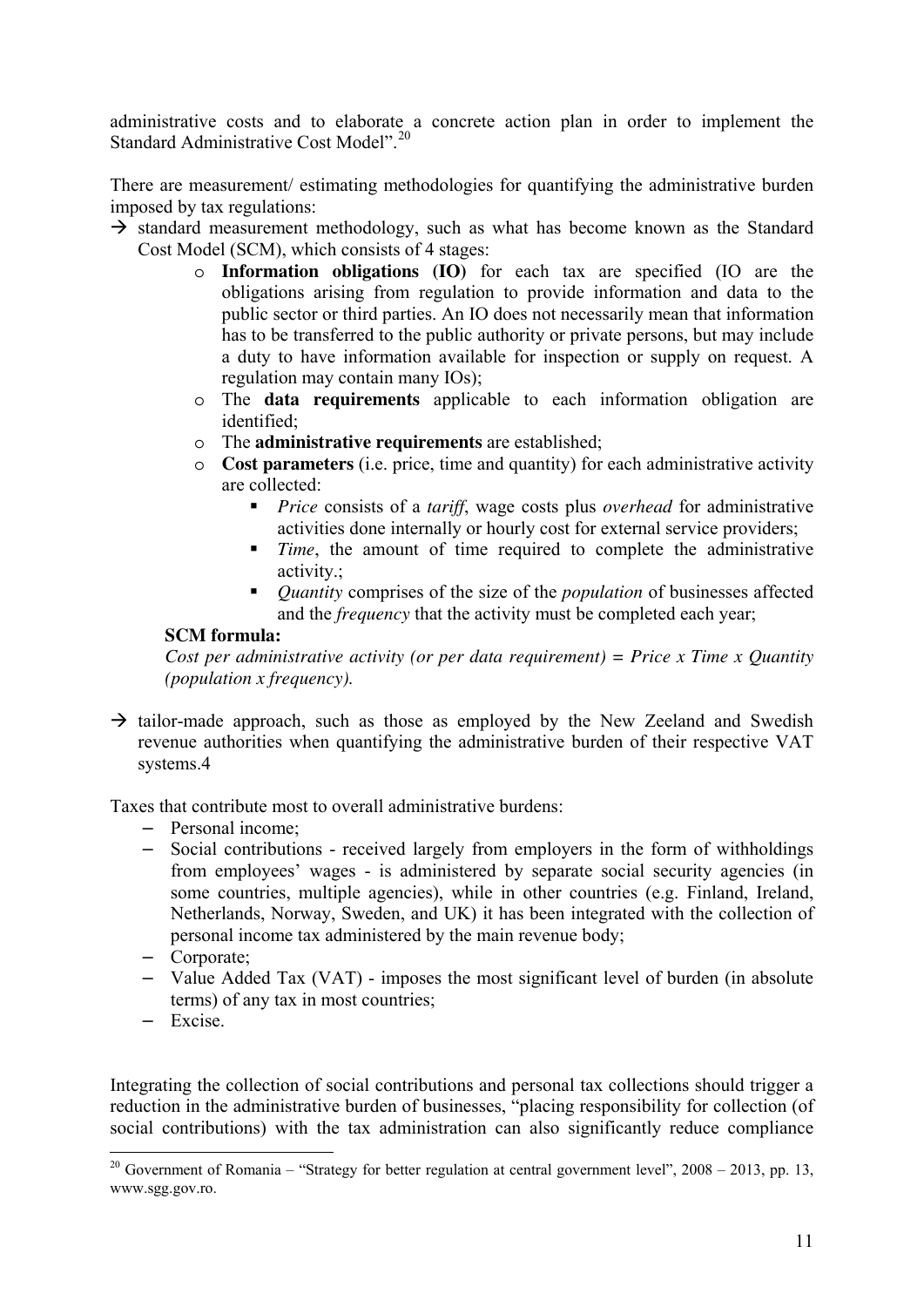costs for employers, with less paperwork as a result of common forms and book-keeping systems, and a common audit program covering income, VAT and payroll taxes, and social contributions based on income and payrolls. The increasing use of Internet-based electronic filing and payment systems with the tax administration also lowers taxpayers' and contributors' compliance costs. This simplification can also improve the accuracy of calculations made by employers and therefore compliance levels".<sup>21</sup>

# **I.5. World Bank. Economic Benefits for Administrative Reform**<sup>22</sup>

The World Bank has developed a series of administrative reform projects that aimed at reducing the administrative costs.

These projects benefit society if they reduce administrative and compliance costs.

*Macroeconomic benefits -* Trade liberalization will entail a loss in trade tax revenue that can be covered by an increase in the domestic tax revenues.

*Reduction in administrative costs of collecting the taxes -* The modernization of tax administration should lead to lower costs per amount of revenue raised as:

- (i) the tax administration is streamlined,
- (ii) tax officials are better trained,
- (iii) taxpayers become more compliant as a result of enhanced tax payer education, and the establishment of taxpayer support centres, process simplification, and improved automation,
- *(iv)* a simpler tax policy results.

*Reduction in compliance cost for the taxpayer -* These costs, which tend to be higher than the cost of administering the tax itself, include the cost individuals and enterprises incur in preparing their tax declaration, and dealing with tax audits<sup>23</sup> (in-house costs, bribes).

*Support trade liberalization -* These benefits have been estimated for 1997–2015 at \$500 billion (1997 dollars), three-quarters of which would result from the dismantling trade barriers in low- and middle- income countries $^{24}$ 

*Reduction in distortions of the present tax regime -* strengthening the capacity of the tax administration.

## **I.6. National Experiences**

-

Matei (2008) presents a series of comparative approaches with reference to the reduction of the administrative burden.<sup>25</sup> Australia's experience is also relevant. Summing up the concerns of the Australian authorities, we mention:

**Key measures** implemented or planned to **reduce administrative burdens**:

*Whole of Government' approaches affecting tax policy/administration* 

<sup>&</sup>lt;sup>21</sup> See 'IMF Working Paper: Integrating Tax and Social Security Contributions Collection within a Unified Administration' (December 2004), prepared by officials from the Fiscal Affairs Department of the IMF.

<sup>22</sup> World Bank, (2007), "Estimating Economic Benefits for Revenue Administration Reform Projects", *Tuan Minh Le (Senior Economist, PRMPS), Duc Minh Pham (Senior Economist, EASPR), and Luc De Wulf (Consultant, PRMTR),*PREM Note, Public Sector Governance, March, no. 112.

<sup>&</sup>lt;sup>23</sup> Evans, Chris, (2003), "Studying the Studies: An Overview of Recent Research into Taxation Operating Cost." eJournal of Tax Research 1 (1): 64–92. Atax, University of New South Wales.

<sup>&</sup>lt;sup>24</sup> World Bank, (2002), "Global Economic Prospects and the Developing Countries." World Bank, Washington, DC.

<sup>&</sup>lt;sup>25</sup> Matei, A., (2008), "Performance of the Public Expenditure Management at Local Level in Romania", Transylvania Review of Administrative Sciences, no. 23E/ Journal, chapter II, pp. 63-68.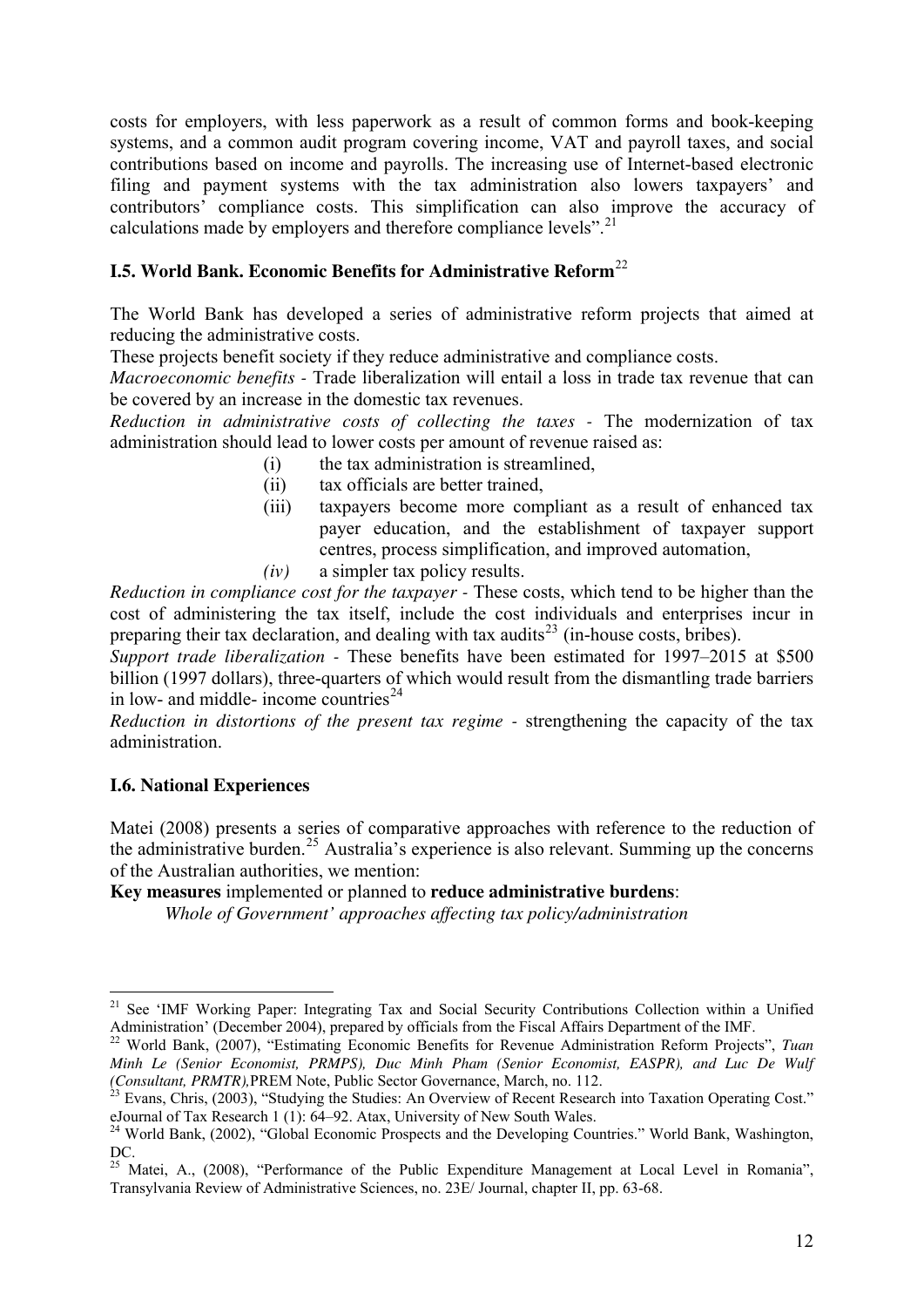- a) Reporting on a 'whole of government' basis— 'Standardised Business Reporting' arrangements - identical information is requested from businesses separately by different agencies:<sup>26</sup>
	- a. "A number of agencies at all levels of government require businesses to report activity. While the information sought is often much the same, the purposes of reporting are seemingly different- to monitor financial trends, calculate tax liability, track employment trends……and monitor noncompliance. Sometimes the same data (probably known by a different name) is collected by more than one agency, and sometimes data are collected that can be derived from information another agency already has" $\cdot$
	- b. "Many participants at the small business roundtable convened by the Taskforce, together with those making submissions, indicated their frustration at having to report the same information to multiple government departments and agencies, and that agencies do not use information from existing sources";
	- c. "The key to reducing the record-keeping and reporting burden lies both within and across agencies and will depend on collaboration to rationalise the reporting and data requirements".
- b) Rationalising the administration of social contributions efforts to improve operational efficiency and effectiveness and to reduce the burden of compliance on business:
	- a. shifting responsibility for the collection (but not payment) of social contributions to the main revenue body and integrating its administration with other taxes:
	- b. harmonising the tax base for income tax, payroll taxes and social contributions.

Tax policy-related measures

- *b) The use of thresholds to reduce administrative burdens* a variety of thresholds to:
	- a. relieve taxpayers of the burden of complying with a particular requirement in the law,
	- b. reduce the frequency of compliance,
	- c. simplify the act of compliance,
	- d. reduce the workload of the revenue body;
	- e. identify which taxpayers need to register for VAT purposes,
	- f. determine the frequency of reporting and payment obligations for most of the taxes administered,
	- g. identify which taxpayers may be able to use a simplified approach for determining a tax liability (e.g. use of the cash accounting basis for determining VAT liabilities).
- *c)* The adoption of simplified approaches for determining tax liabilities measures taken include:
	- a. Allowing more SMEs to use the cash accounting method for VAT (e.g. Australia and UK);
	- b. Enabling advance payments of income tax to be based on reported VAT turnover (NZ);

<sup>&</sup>lt;u>.</u> <sup>26</sup> See 'RETHINKING REGULATION, AUSTRALIAN GOVERNMENT'S RESPONSE**'** (August 2006)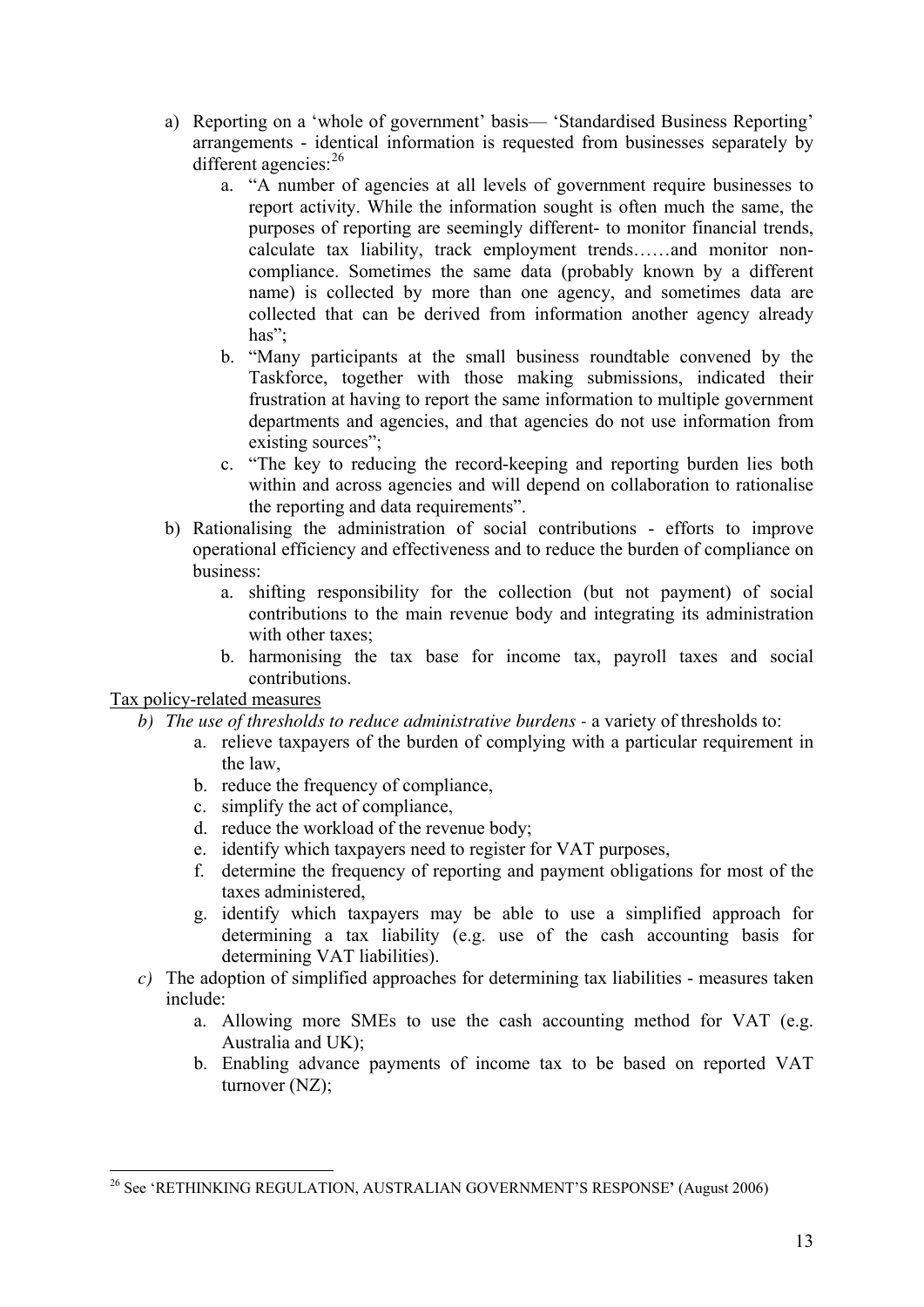- c. A simplified regime for businesses with annual turnover up to  $\epsilon$ 763,000 (goods) and  $\epsilon$ 230,000(services) enabling simplified accounting and business tax return, with VAT quarterly instalments and an annual return (France);
- d. Enabling assets of minor value (up to  $\epsilon$ 1,000) to be assigned to a pool of goods that can be depreciated using the straight line method over 5 years (Germany);
- e. Packages of simplification measures for SMEs (e.g. Australia, Chile and Korea).
- *d)* Personal tax simplification:
	- a. *Deduction simplification* using a standard deduction reduces the recordkeeping burden on taxpayers, simplifies administration by the revenue body (also see the use of pre-filled tax returns) and reduces the need for selective verification action by the revenue body.
	- b. *Using third party information sources to verify deduction entitlements* transferring most of the data to the revenue body electronically from the relevant organizations. Afterwards, employees can get their integrated data by accessing a website where these data are stored. As a result, employees save time and money in gathering the documents while employers save resources on checking and storing the documents. Data- producing organizations also save on the costs of mailing and stationery previously incurred.

Other tax administration-related measures

- a) Institutionalising simplification through formal burden reduction processes and programs:
	- a. Establishment of a corporate body, possibly supported by an advisory board with external representatives, to guide and manage the simplification efforts;
	- b. Introduction of formal consultative processes or feedback mechanisms with key stakeholders (e.g. representatives of small business) to learn of their key "burden" issues and possible responses;
	- c. The development and publication of a formal plan of measures to address the key concerns identified, including the testing of ideas with key stakeholders;
	- d. Allocating resources to enable development of agreed measures;
	- e. Evaluating the impact and effectiveness of the measures implemented.
- b) *Implementing citizen-and business-centric approaches to tax administration*
	- a. **Dedicated organisational units** to manage aspects of specific customer segments
	- b. '**Key account managers'** for the largest taxpayers.
	- c. **Internet-based services presented** around different segments of taxpayers and intermediaries
	- d. **A single taxpayer register** covering all taxes
	- e. **A single taxpayer tax account** that integrates all of a taxpayer's tax accounting
	- f. **Integrated reporting and payment** of taxpayers' periodic tax liabilities
	- g. **Integrated case management system** covering the major types of taxpayer interventions
	- h. Client-focused **consultative bodies**
- c) *Expanding electronic services*  providing more and better targeted quality services on-line and providing incentives for their use
- d) *Interfacing taxpayers' computer accounting system and revenue bodies' computer systems -* 'machine to machine communication'— where a taxpayer's own accounting software system is interfaced directly and automatically with the revenue body's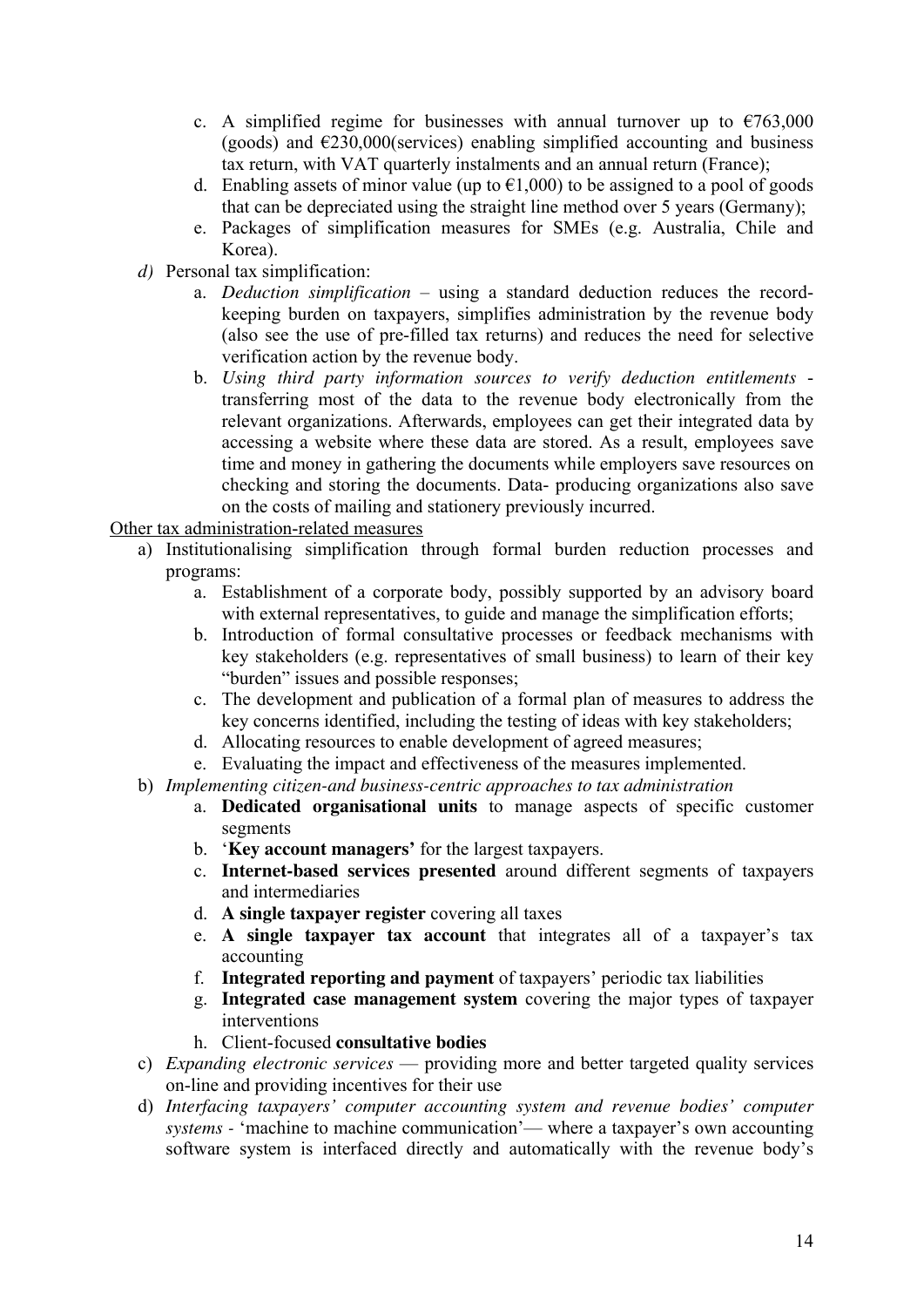computer system via its website in order to effect the transmittal of requisite information (e.g. a monthly or quarterly tax return).

- e) *Integrated return filing and payment regimes* tax return and payment obligations under the law are brought into alignment and businesses are required to determine and account for all their liabilities as part of a single process (typically conducted when they do their own internal business accounting) and make a single payment to the revenue body. One of the most complete examples of this development is the 'business activity statement' (BAS) designed and implemented by the Australian Taxation Office as part of a major business tax reform effort in 2000.
- f) *Improved telephone contact centre operations* 
	- a. providing phone contact staff with on-line access to details of taxpayers' prior history, correspondence etc to help resolution of inquiries at the point of initial contact;
	- b. provision of self-service telephone system to order forms and publications on a 24/7 basis;
	- c. improved management/ routing of incoming calls to achieve acceptable phone contact objectives;
	- d. linking of service channels (e.g. Internet and phone).
- g) *Education and assistance programs targeted at new small businesses* provision of simple record-keeping tools, specialised explanatory materials/ guides, dedicated seminars for people just starting business, central help desks for inquiries, use of community helpers, and special electronic products.
- h) *Making direct payments/ providing tax credits to offset taxpayers' administrative burden*
- i) *Introduction of pre-filled tax returns for personal taxpayers*
- j) *Eliminating unnecessary/ unjustified reporting requirements*
- k) *Reducing audit cycle times and the incidence of unnecessary/ non-productive audit inquiries*

## **Chapter II. The Administrative Costs in the Public Sector**

#### **II.1. An extension of the conceptual framework**

The terminology and contents of administrative costs can differ depending on the analyzed situations and contexts. In general, the administrative costs refer to expenditure for achieving the obligations for disclosing information. According to the International Standard Cost Model Manual, the administrative burden refers to ..expenditure generated by companies, when, based on legislation, they meet the information obligations required by public administration based on the legislative rules". $27$ 

The extension of this issue towards the public sector will lead to an extension of the content of the administrative burden to include "compliance costs for enterprises, services and citizens, including administrative and bureaucratic (operational) costs as well as capital costs". $28$ 

Consequently, the administrative costs in the public sector comprise, mainly, the costs for purchasing goods and support services for bureaucracy, as well as payments of some charges etc. The model that will be presented follows the ideas from Matei (2008), and it was used for

<sup>&</sup>lt;u>.</u> <sup>27</sup> International Standard Cost Model Manual, "Measuring and reducing administrative burdens for business", SCM Network, Oct., 2005, www.administrative-burdens.com.

<sup>28</sup> "Good Practice Guidelines for the Management of the Evaluation Function", http://europa.eu.int/comm/dg19/evaluation/en/goodpracticieen.htm.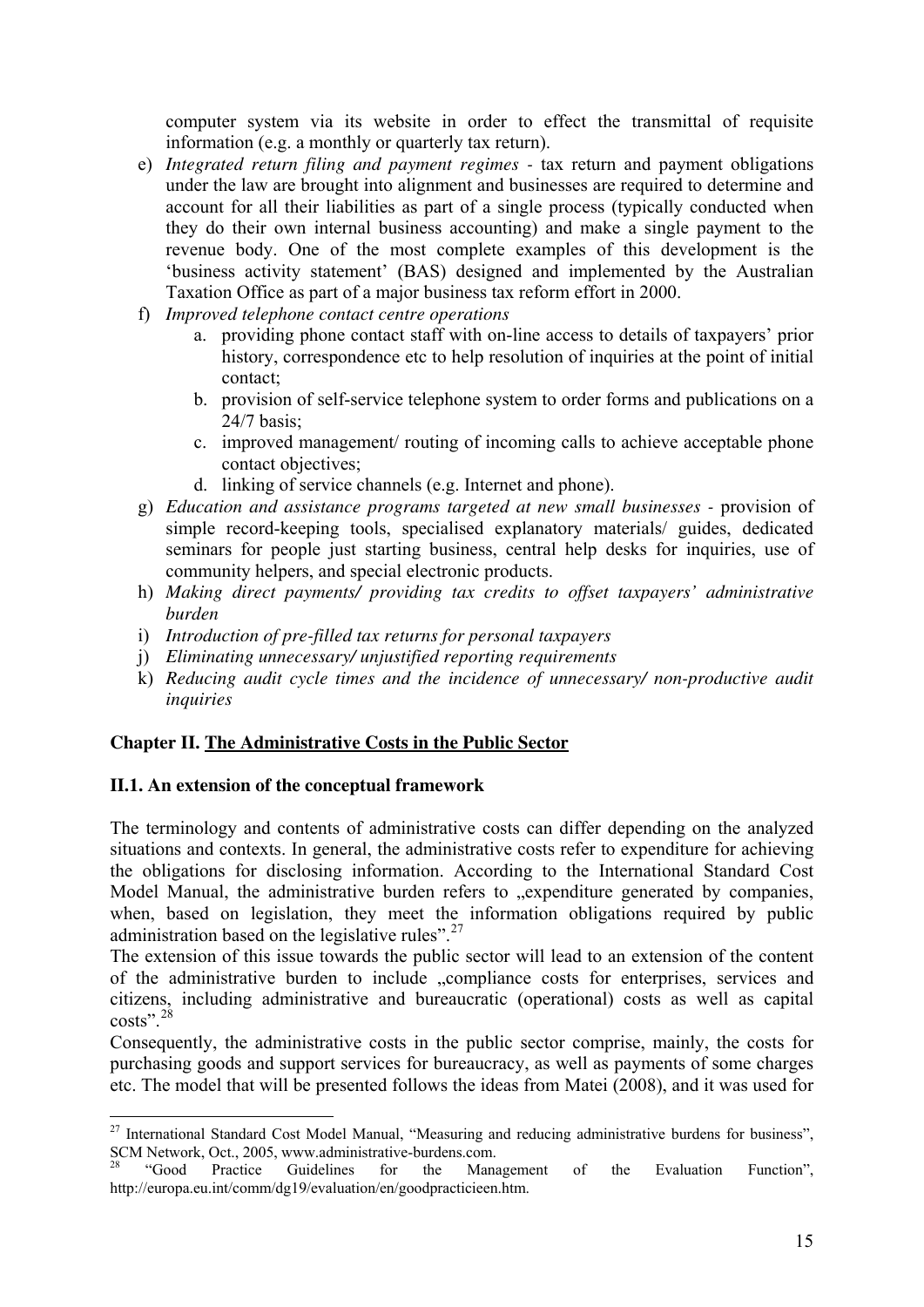assessing the public sector performance<sup>29</sup> or substantiating the marketing strategies under the reduction of the administrative costs.<sup>30</sup>

The weight of public expenditure is different and depends on the development level of the public or of the private sector. Reported to the latter, the administrative burden of the public sector has a non linear evolution. From this perspective it is worth mentioning the models formulated by Musqrave (1974) and Rostow (1960), stating that in the earlier stages of growth and economic development, investments in the public sector are high, providing the core social infrastructure. The purpose of these investments is to help economy to reach higher development stages, where, although the state will continue investments, their role will be to complete the private investments. The conclusions of the two economists are relevant also for the evolution of the administrative costs, both in the public and private sector:

- While total investments increase as proportion from GDP growth, the relative share of the public sector decreases.<sup>31</sup>
- When economy reaches the maturity stage, the mix of public expenditure will be oriented from the expenditure for infrastructure to expenditure for education, health and welfare services.<sup>3</sup>

Therefore, if we take into calculation, the total administrative costs (AC) obtained by summing up those from public and private sector:

$$
AC_{tot} = AC_{public} + AC_{private}
$$
 (II.1)

it will have the following characteristics:

- can be considered constant, for certain periods of economic development; *ACtot*
- *AC*<sub>public</sub> and *AC*<sub>private</sub> vary in time;
- between  $AC_{public}$  *and*  $AC_{private}$  there is bidirectional transfer due to effects of dislocation between public and private expenditure, specific for different periods of economic and social development.

The above assertions are based on Peacock-Wiseman analyses, stating that "Governments have the trend to spend more money and the citizens do not wish to pay many taxes. Consequently, the Governments should take into consideration the wishes of their citizens".<sup>33</sup> In this context, it occurs the so called *effect of dislocation*, namely the public expenditure dislocates the private expenditure in certain periods, such as crises periods. By using  $(I.1)$  and  $(II.1)$  we obtain:

$$
BAU_{\text{public}} + BAU_{\text{private}} = const. - \left(AB_{\text{public}} + AB_{\text{private}}\right) \tag{II.2}
$$

Which lead us to the idea that, at least on a macroeconomic level, the customary costs of the public and private affairs depend directly on the administrative burden.

-

<sup>&</sup>lt;sup>29</sup> Matei, A., (2008), Op.cit., pp. 69-73

<sup>&</sup>lt;sup>30</sup> Matei, A., Matei, L., Dinu, T., (2009), "Marketing of Local Public Services under the Reduction of Administrative Expenditures", Theoretical and Applied Economics, no. 3 (532), March, pp. 17-27.

<sup>&</sup>lt;sup>31</sup> Musqrave R.A., (1974), "Expenditure Policy for Development", University of Florida Press, U.S.A., pp. 35.

<sup>&</sup>lt;sup>32</sup> Rostow W., W., (1960), "The Stages of Economic Growth: A Non – Communist Manifesto", Cambridge University Press, U.K., pp.  $9 - 10$ .

<sup>&</sup>lt;sup>33</sup> See Payne, J., E., Ewing, B., T., Mohammadi, H., (2006), "Wagner's hypothesis: new evidence from the U.S. using the bounds testing approach" in Ott, F., A., Cebula, R., J., (2006), "Empirical Public Economics", p. 37.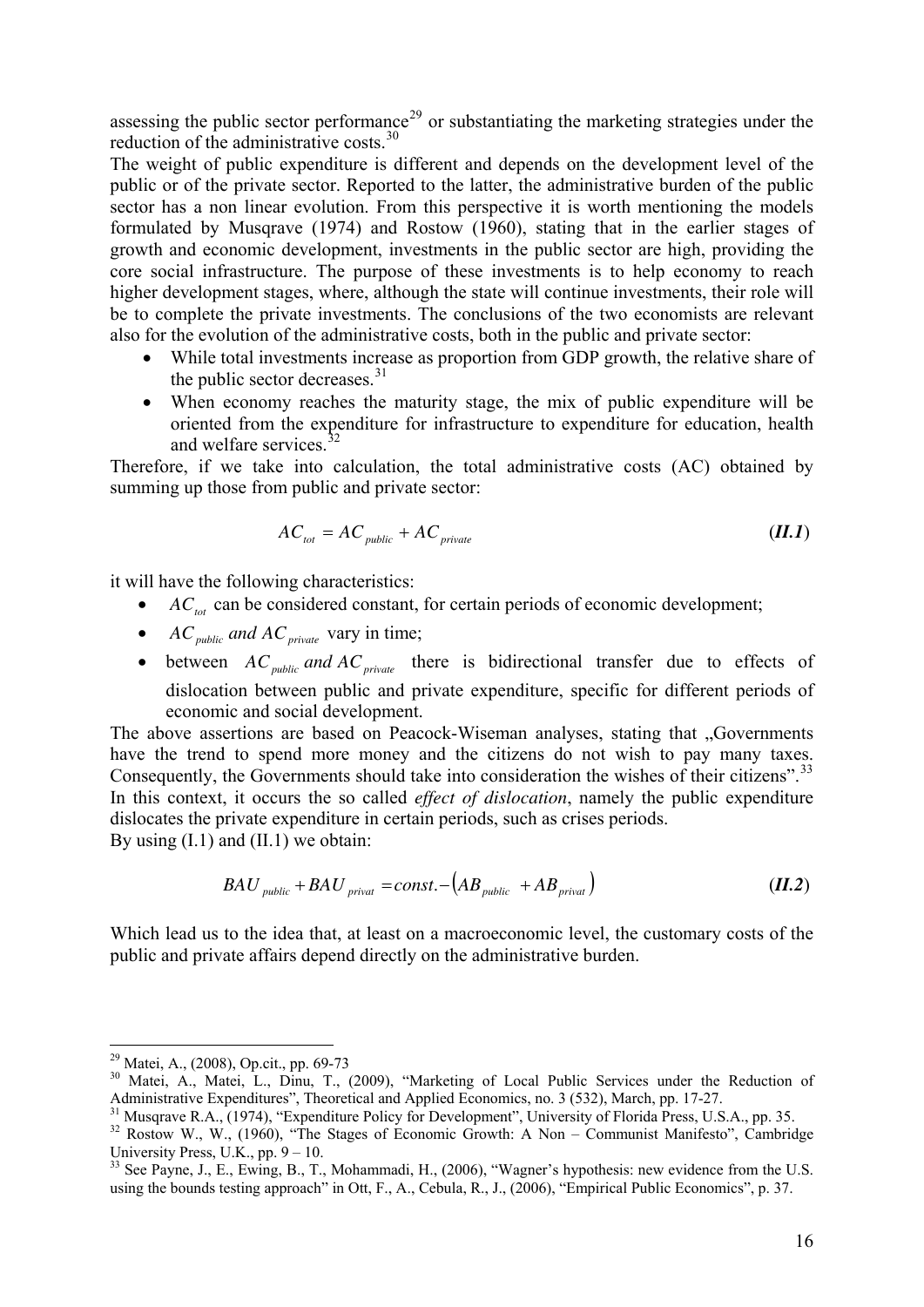#### **II.2. The impact of administrative costs reduction upon public services financing**

The following example that we shall describe is based on a classical approach for production process of an enterprise, using the function of production, Cobb-Douglas.

$$
Y = AK^{\alpha}L^{\beta} \tag{II.3}
$$

where:

<u>.</u>

Y – output resulted from the production process;

 $K$  – fix capital of the enterprise used in the production process;

 $L$  – labor force involved in the production process;

A, α, β are constants with economic significance, well established, namely:

A – coefficient of dimension, α - elasticity of production related to capital, and

β - elasticity of production related to labour force.

From (II.3), we define a series of performance indicators, mentioning the average productivity (average output), as well as the marginal productivity (marginal output). The average productivity can be determined depending on capital  $(R_K)$  or based on labour force  $(R_L)$  as follows:

$$
R_K = AK^{\alpha-1}L^{\beta}, respectively,
$$
 (II.4)

$$
R_L = AK^\alpha L^{\beta - 1} \tag{II.5}
$$

Similar expressions are also used by Mourre (2008) to assess "sources of the productivity gap between the EU and the US".<sup>34</sup> The function used in this case has the following expression:

$$
Y = A \left( EHQ_L \right)^{\alpha} K^{1-\alpha} \tag{II.6}
$$

Where Y stands for GDP, E is employment in persons, H is average hours worked,  $Q_L$  is the indicator of the quality of the labour input, K is capital input, A is Total Factor Productivity (TFP), and  $\alpha$  and 1- $\alpha$  is the production elasticity of labour and capital.

Going back to  $(II.3)$ , in agreement with  $(I.1)$ , the former becomes:

$$
Y_{AU} = A K_{AU}^{\alpha} L_{AU}^{\beta} \tag{II.7}
$$

Where we used a decomposition of K, in a value expression,

$$
K = K_{AU} + K_B
$$
 respectively,  $L = L_{AU} + L_B$  (II.8)

Where the AU indices express the "customary costs" and B the administrative burden, both related to capital and labour.

<sup>&</sup>lt;sup>34</sup> Mourre, G. (2008), "What Drives Income Differentials, Underutilisation of Labour and Economic Growth in Europe? A Detailed GDP Accounting Exercise", Manuscript, Free University of Brussels, taken from COM(2008) 774 final, pp. 22.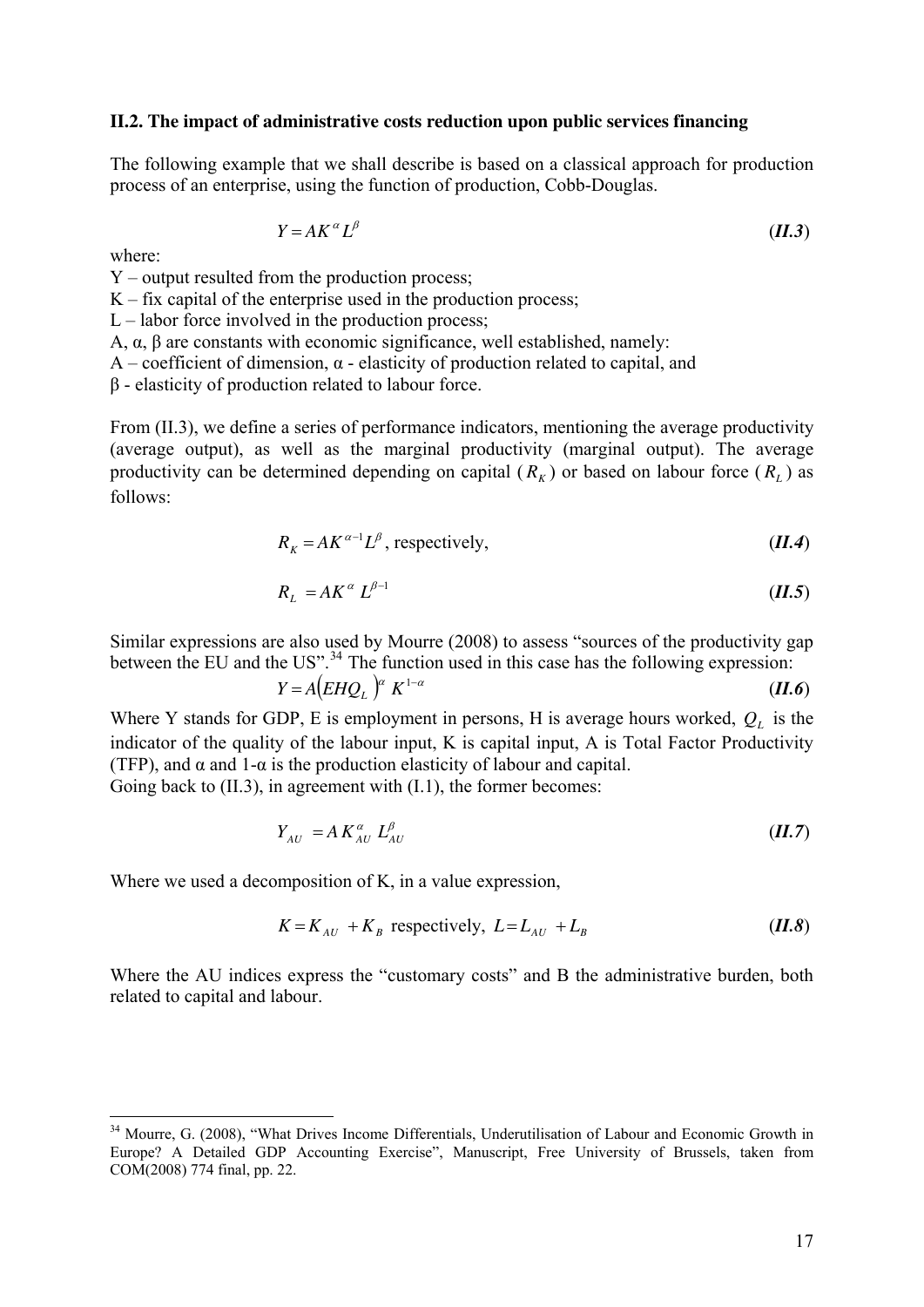#### **II.2.1 The formal Model**

The model describing the influence of reducing the administrative burden on the economic productivity is based on the following important hypotheses:

- in enterprises there is a policy for reducing the administrative burden, determined both by own internal measures, and external measures;
- the administrative burden is within a relation of proportionality with the total capital, K, and with the total labour force, L.

In a simplified expression, this second hypothesis is translated through the existence of positive, proper (sub-unitary) constants  $\lambda$ ,  $\mu$ , so that the administrative burden AB is as follows:

$$
AB = \lambda K + \mu L \tag{II.9}
$$

• under the situation of reducing the administrative burden, the flows of money are used exclusively in production, assuming that they will determine its increase.

Considering (II.7) and (II.8) we obtain:

$$
\frac{Y_{AU}}{\left(1-\lambda\right)^{\alpha}\left(1-\mu\right)^{\beta}}=AK^{\alpha}L^{\beta}
$$
\n(II.10)

Or, 
$$
Y = Y_{AU} / (1 - \lambda)^{\alpha} (1 - \mu)^{\beta}
$$
 (II.11)

Y will have the significance of a total production that will be obtained using the entire capital and labour force.

The expression:

$$
k = (1 - \lambda)^{\alpha} (1 - \mu)^{\beta}
$$
 (II.12)

will be defined as a *factor of influence for the administrative burden on production*.

• In the case of a policy for reducing the administrative burden spread out on several years ,n, we obtain a succession of effects overlapped, due to annual factors of influence,  $k_1, k_2, \ldots, k_n$  and consequently:

$$
Y = Y_{AU} / \prod_{l=1}^{n} ki
$$
 (II.13)

$$
k_i = (1 - \lambda_i)^{\alpha} (1 - \mu_i)^{\beta}
$$
 (II.13bis)

represents the factor of influence of the administrative burden on production in the year i.

Through a similar judgment we obtain factors of influence on average productivity depending on capital,  $k_K$ , or depending on labour,  $k_L$ , namely:

$$
k_K = (1 - \lambda)^{\alpha - 1} (1 - \mu)^{\beta} \tag{II.14}
$$

$$
k_L = (1 - \lambda)^{\alpha} (1 - \mu)^{\beta - 1}
$$
 (II.15)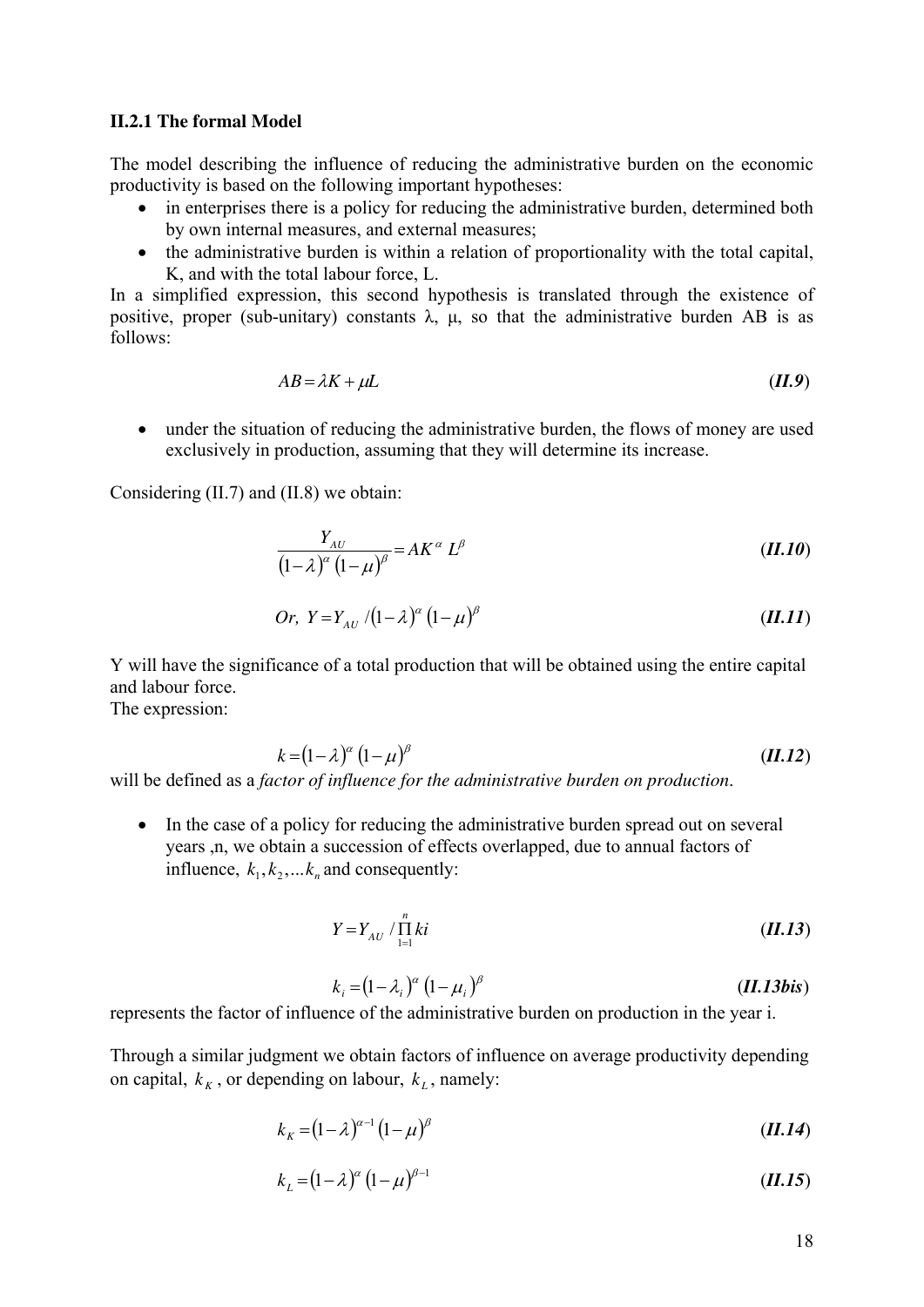#### *II.2.2. Influence of the administrative burden on the economic performance in a public utility service*

In order to provide an example on the above mentioned issues, we turn into consideration the autonomous public company R.A. "Apa", Braila, Romania (R.A. "Water), whose general objective is to develop the system of water and the sewage at local level through modernisation and its enlargement to the peripheral areas of Braila Municipality.

| Year | <b>Production</b> | Capital    | <b>Wage expenses</b> |  |  |
|------|-------------------|------------|----------------------|--|--|
|      |                   | (K)        | (L)                  |  |  |
| 2000 | 12,510,578        | 24,253,760 | 4,821,499            |  |  |
| 2001 | 11,430,219        | 18,552,430 | 5,675,151            |  |  |
| 2002 | 12,490,810        | 20,537,752 | 5,122,277            |  |  |
| 2003 | 13,821,040        | 25,003,426 | 6,069,335            |  |  |
| 2004 | 15,733,981        | 25,683,846 | 6,841,239            |  |  |
| 2005 | 18,844,835        | 31,368,067 | 7,813,556            |  |  |

Analyzing the statistic data between 2000 and  $2005^{35}$  we obtained:

*Tab. 1. Empirical data on the variables of function Cobb – Douglas* 

The determination of constants for the function of production (II.3) imposes, first of all, its logarithmic process. Consequently we obtain:  $36$ 

$$
\ln Y = \ln A + \alpha \ln K + \beta \ln L \tag{II.16}
$$

From Table 1, in the same manner, through approximation:

<u>.</u>

| ັ    |      |      |
|------|------|------|
| ln Y | ln K | ln L |
| 30.3 | 30.8 | 19.5 |
| 29.7 | 30.5 | 20.2 |
| 28.7 | 30.7 | 19.8 |
| 30.2 | 30.8 | 20.2 |
| 30.3 | 30.9 | 20.3 |
| 30.8 | 31.3 | 20.6 |
|      |      |      |

*Tab. 2. Empirical logarithmic data of the function of production Cobb-Douglas* 

From calculation reasons, in order to determine in a unique manner, the constants A, α, β, we will divide the analyzed period in two sub periods,  $2000 - 2002$ , respectively,  $2003 - 2005$ . We will obtain for the first period:

$$
\alpha = \frac{3}{2}, \ \beta = -\frac{1}{4} \tag{II.17}
$$

In order to ensure that these constants are unique we shall repeat the procedure for the second period of time. After checking, the results are compatible.

<sup>&</sup>lt;sup>35</sup> Data from the Bulletins of the National Institute of Statistics during 2000 - 2005, as well as from the reports and financial statements, transmitted by R.A. "Water" to local authorities.

<sup>&</sup>lt;sup>36</sup> Matei, A., Matei, L., (2007), "Systemic Models of Local Development", in Theoretical and Applied Economics, no. 1(506), pp. 11-24, Bucharest, Romania.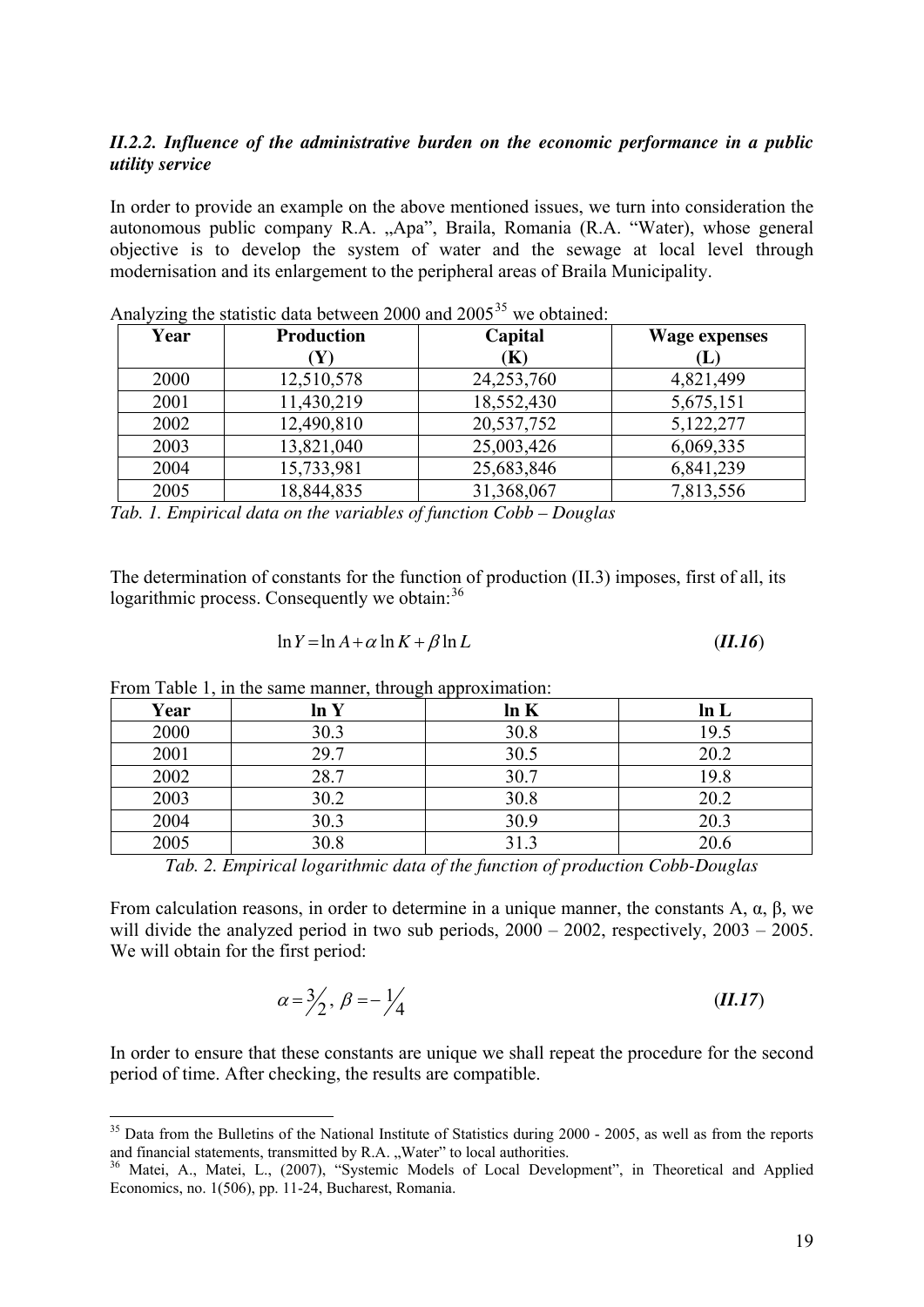Formulating a hypothetic situation for reducing the administrative burden at the level  $\lambda = 5\%$  *and*  $\mu = 10\%$  we obtain, using (II.12) that the value of the factor of influence on production is:

$$
k=0.951 \tag{II.18}
$$

Consequently the limitation of the administrative burden at the level above described will involve an increase of production with  $1/k = 1.051$  namely 5.1%.

Calculating the average productivity depending on capital or labour we shall discover that the reduction of administrative burden does not lead necessarily, at least for the present example to the increase.

In fact, using  $(II.14)$ , respectively  $(II.15)$  we get:

$$
k_{K} = 1.0006, k_{L} = 1.056 \tag{II.19}
$$

leading to the following finding: an insignificant reduction of the average productivity depending on capital and a reduction with 5.6% of productivity depending on labour force.

Therefore, the conclusion is as follows: while reducing the administrative burden there are necessary measures to change the structure of production so that the average productivity increases, in the same time with the increase of the total production.

#### **Conclusions**

The paper achieved a brief review of some topics, results and practices, relevant for increasing the economic performance through reduction of the administrative costs. The vision proposed by the present paper integrates the concerns and the efforts to determine the so-called administrative burden both for the public and the private sector. In fact, in the development of local communities, the public and the private actors are often acting in joint economic structures, usually in partnerships. Even though the development of the public services and public goods become attractive for the private actors, for the public and the private sector, the reduction of the bureaucratic burden, no matter the terminology, has however different conceptual, social and economic determinations.

Therefore, we preferred to present instead of a synthesis on the performance of the public expenditure management in the local administration in Romania, a theoretical model for estimating the influence of reducing the administrative burden on production and the economic performance. In our opinion, a new direction of research has opened, facilitating the theoretical and practical assessment of the effects of reducing the administrative burden.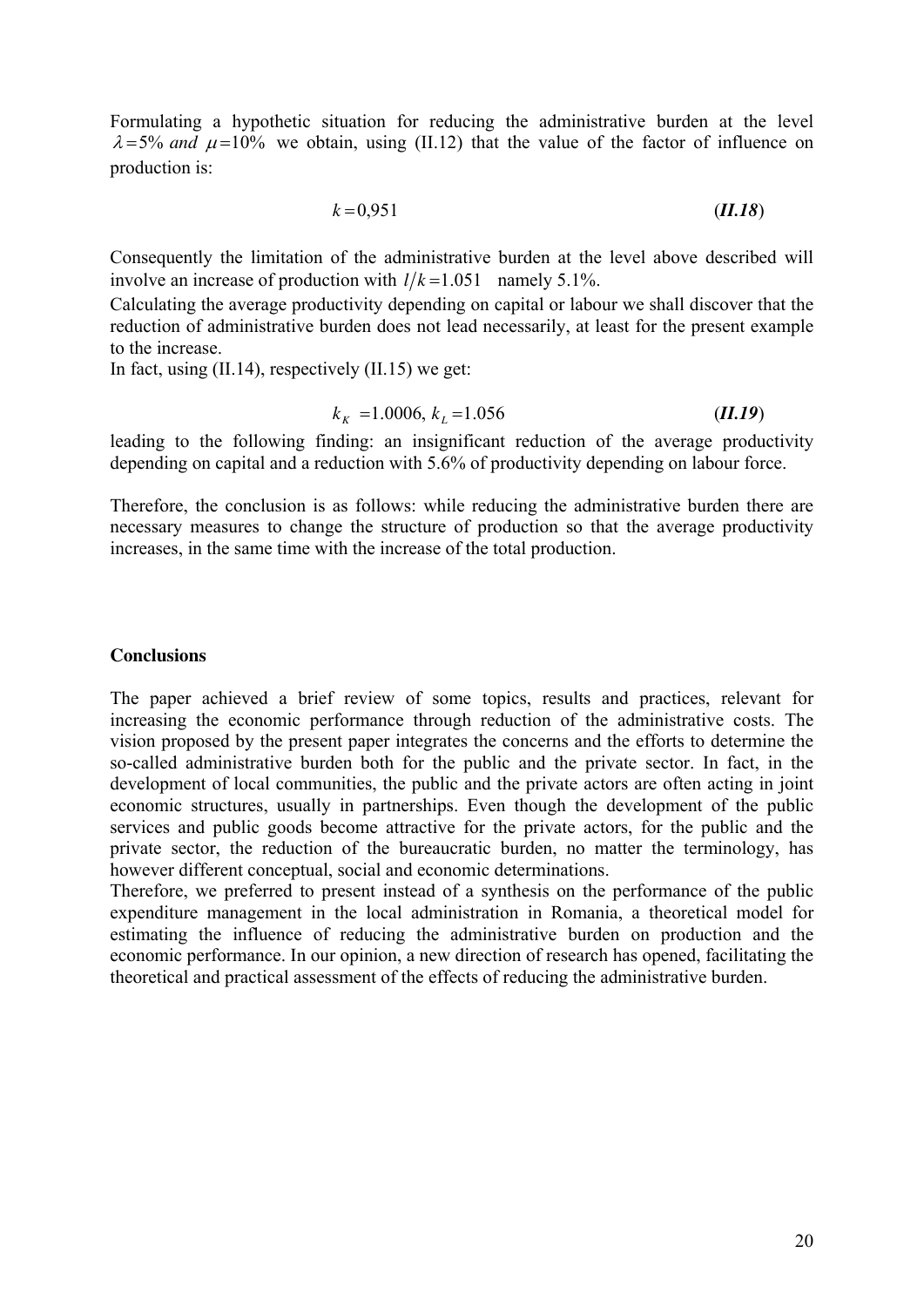#### **References**

Andrei, T, Matei, A., Stancu, I., Andrei, C., (2009), "Socioperformanţa reformei sistemului public de sănătate", Economica Publishing House, Bucharest, Romania.

Bailey, St.J., (2002), "Public Sector Economics, Theory, Policy and Practice", second edition, Palgrave, New York.

Connolly, S., Munro, A., (1999), "Economics of the Public Sector", Prentice Hall Europe, London, New York, Paris.

Dobrotă, N. (coord.), (1999), "Dicţionar de economie", Economica Publishing House, Bucharest, Romania.

Evans, Chris, (2003), "Studying the Studies: An Overview of Recent Research into Taxation Operating Cost." eJournal of Tax Research 1 (1): 64–92. Atax, University of New South Wales.

Gelauff, G., M., M., Lejour, A., M., (2005), "Five Lisbon highlights: the economic impact of reaching these targets", CPB Document 104, CPB, The Hague.

Lipsey, R.G., Chrystal, K.A., (1999), "Economie pozitivă", Romanian translation, Economica Publishing House, Bucharest, Romania.

Matei, A., (2003), "Economie publică. Analiza economică a deciziilor publice", Economica Publishing House, Bucharest, Romania.

Matei, A., (2008), "Performance of the Public Expenditure Management at Local Level in Romania", Transylvania Review of Administrative Sciences, no. 23E/ Journal, Cluj – Napoca, Romania.

Matei, A., Matei, L., Dinu, T., (2009), "Marketing of Local Public Services under the Reduction of Administrative Expenditures", Theoretical and Applied Economics, no. 3 (532), March, Bucharest, Romania.

Matei, Lucica, (2005), "Management public", second edition, Economica Publishing House, Bucharest, Romania.

Mourre, G. (2008), "What Drives Income Differentials, Underutilisation of Labour and Economic Growth in Europe? A Detailed GDP Accounting Exercise", Manuscript, Free University of Brussels, taken from COM(2008) 774 final.

Musqrave R.A., (1974), "Expenditure Policy for Development", University of Florida Press, U.S.A.

Rostow W., W., (1960), "The Stages of Economic Growth: A Non – Communist Manifesto", Cambridge University Press, U.K.